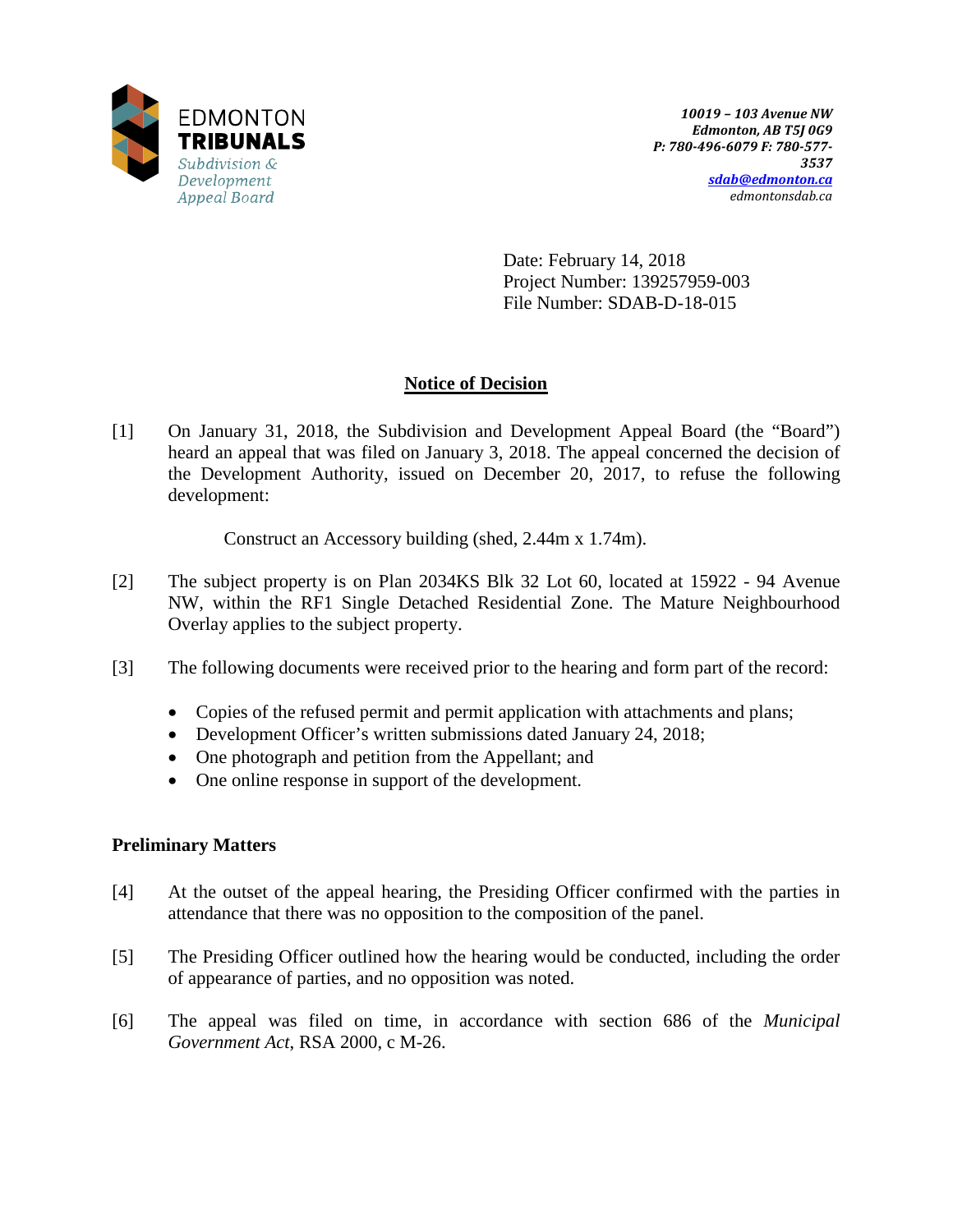## **Summary of Hearing**

- *i) Position of the Appellant, C. Garstin*
- [7] The shed was already in place for many years when the Appellant moved into the property on October 31, 2001; however, it was not shown on the Real Property Report which was completed in September 2001. She did not understand why the shed was omitted, and it was her belief that if the shed was a problem, either the lawyer who helped with the home purchase or the City would have raised the issue at the time of sale.
- [8] This shed was never a concern until a complaint was made. She believes the complainant was a neighbor who has created many issues for the neighbourhood over the past ten or twelve years.
- [9] Two neighbours within the 60 metre notification area conducted a petition on Ms. Garstin's behalf and nine immediately affected neighbours signed in support of the development. Ms. Garstin personally spoke to the most affected neighbor to the west who expressed no concerns regarding the shed. No opposition was received from any neighbours.
- [10] The shed looks like it is part of the house as it has the same siding. It is a sound structure and does not look decrepit. It is built right up to the house but it is not attached to it. It is also built right up to the fence along the west property line. No flammable items are stored within the shed.
- [11] Moving the shed would be difficult as there is an air conditioner in front of the shed and shrubbery blocking the way toward the front of the property.
- [12] Ms. Garstin understands that the City has regulations and bylaws that must be adhered to but given the above facts she does not believe the shed is a problem or harming anyone.
	- *ii) Position of the Development Officer, Jason Xie*
- [13] The Development Authority did not appear in person and the Board relied on Mr. Xie's written submission.

#### **Decision**

- [14] The appeal is ALLOWED and the decision of the Development Authority is REVOKED. The development is GRANTED as applied for to the Development Authority.
- [15] In granting the development the following variances to the *Edmonton Zoning Bylaw* are allowed: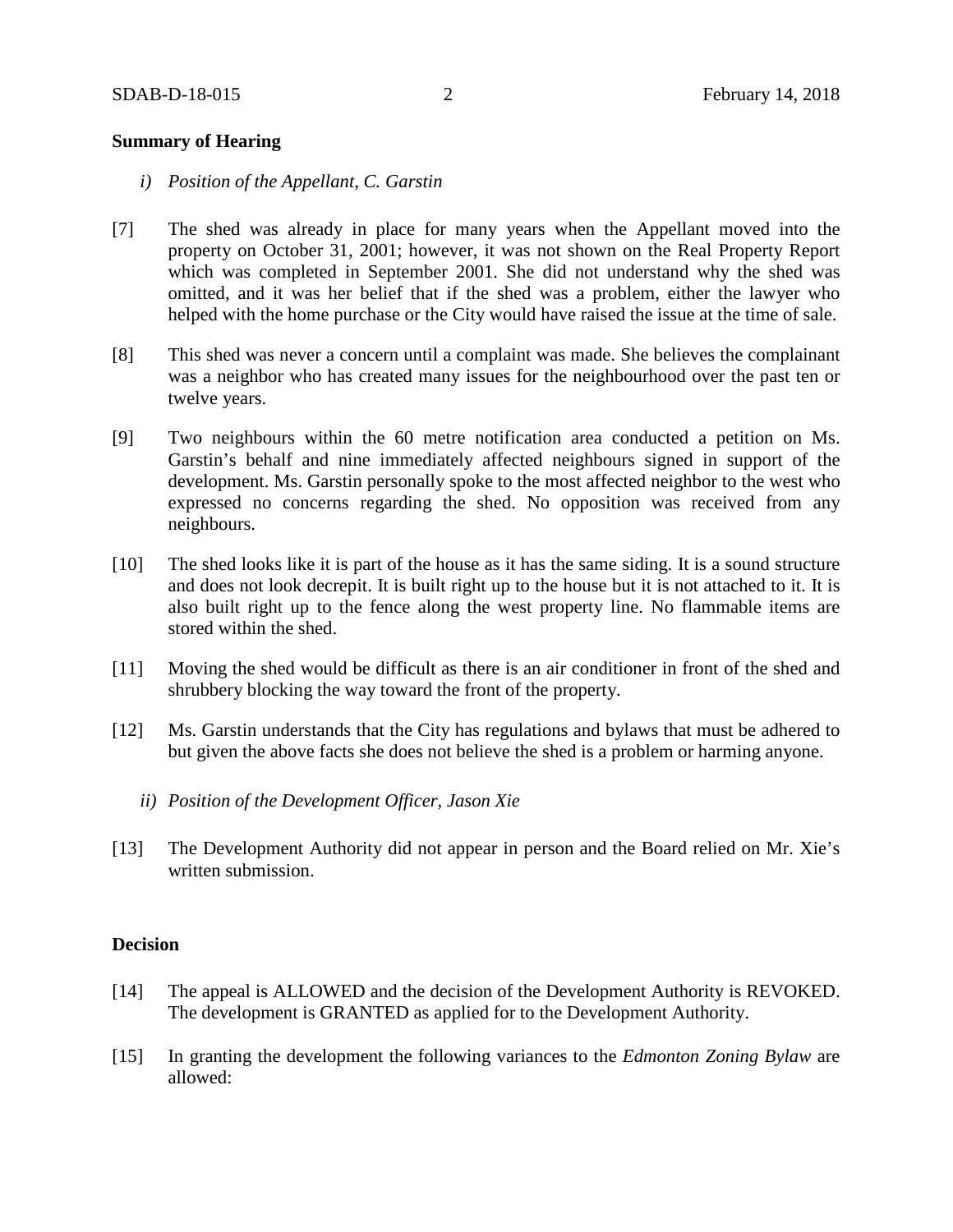- 1. The minimum required setback from the front property line of 18.0 metres pursuant to Section 50.3(5)(a) is varied to allow a deficiency of 9.9 metres, thereby decreasing the minimum required to 8.1 metres.
- 2. The minimum required setback from the side property line of 0.9 metres pursuant to Section 50.3(5)(b) is varied to allow a deficiency of 0.9 metres, thereby decreasing the minimum required to 0.0 metres.
- 3. The minimum required setback from the House of 0.9 metres pursuant to Section 50.3(5)(d) is varied to allow a deficiency of 0.9 metres, thereby decreasing the minimum required to 0.0 metres.

## **Reasons for Decision**

- [16] The proposed development is for a shed, which is Accessory to a Permitted Use in the RF1 Single Detached Residential Zone.
- [17] The shed has existed at its current location for at least 14 or 15 years.
- [18] The exterior finish of the shed matches and blends in with the existing home.
- [19] The Board heard evidence that the shed was missed or omitted from the Real Property Report dated September 2001; however, the Board considered this information to be irrelevant.
- [20] Other than the one complaint the Board received, there was no other opposition to the development.
- [21] The Board received written support for this appeal from many directly affected neighbours including the most affected neighbor to the west and the property across 94 Avenue to the South.
- [22] The Board was presented with no planning reasons that indicated that this development would have a material impact on anyone and pursuant to section 687(3)(d) of the *Municipal Government Act*, finds that the proposed development would not unduly interfere with the amenities of the neighbourhood, nor materially interfere with or affect the use, enjoyment or value of neighbouring parcels of land.

Vince Laberge, Presiding Officer Subdivision and Development Appeal Board

Board Members in Attendance: Mr. N. Somerville; Ms. S. LaPerle; Mr. A. Peterson; Ms. M. McCallum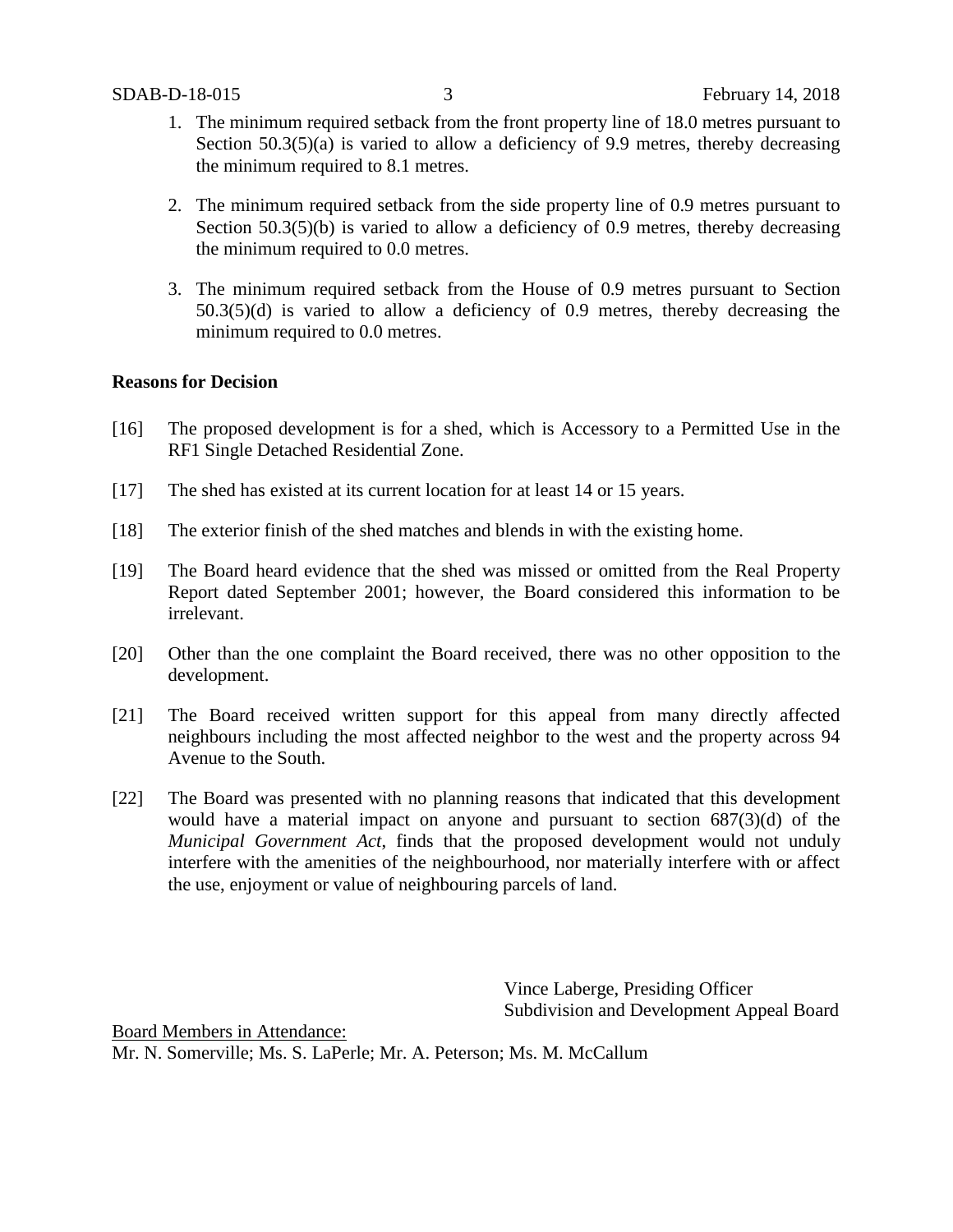## **Important Information for the Applicant/Appellant**

- 1. This is not a Building Permit. A Building Permit must be obtained separately from the Sustainable Development Department, located on the 2nd Floor, Edmonton Tower, 10111 – 104 Avenue NW, Edmonton, AB T5J 0J4.
- 2. Obtaining a Development Permit does not relieve you from complying with:
	- a) the requirements of the *Edmonton Zoning Bylaw*, insofar as those requirements have not been relaxed or varied by a decision of the Subdivision and Development Appeal Board,
	- b) the requirements of the *Alberta Safety Codes Act*,
	- c) the *Alberta Regulation 204/207 – Safety Codes Act – Permit Regulation*,
	- d) the requirements of any other appropriate federal, provincial or municipal legislation,
	- e) the conditions of any caveat, covenant, easement or other instrument affecting a building or land.
- 3. When an application for a Development Permit has been approved by the Subdivision and Development Appeal Board, it shall not be valid unless and until any conditions of approval, save those of a continuing nature, have been fulfilled.
- 4. A Development Permit will expire in accordance to the provisions of Section 22 of the *Edmonton Zoning Bylaw, Bylaw 12800*, as amended.
- 5. This decision may be appealed to the Alberta Court of Appeal on a question of law or jurisdiction under Section 688 of the *Municipal Government Act*, RSA 2000, c M-26. If the Subdivision and Development Appeal Board is served with notice of an application for leave to appeal its decision, such notice shall operate to suspend the Development Permit.
- 6. When a decision on a Development Permit application has been rendered by the Subdivision and Development Appeal Board, the enforcement of that decision is carried out by the Sustainable Development Department, located on the 2nd Floor, Edmonton Tower, 10111 – 104 Avenue NW, Edmonton, AB T5J 0J4.

*NOTE: The City of Edmonton does not conduct independent environmental checks of land within the City. If you are concerned about the stability of this property for any purpose, you should conduct your own tests and reviews. The City of Edmonton, when issuing a development permit, makes no representations and offers no warranties as to the suitability of the property for any purpose or as to the presence or absence of any environmental contaminants on the property.*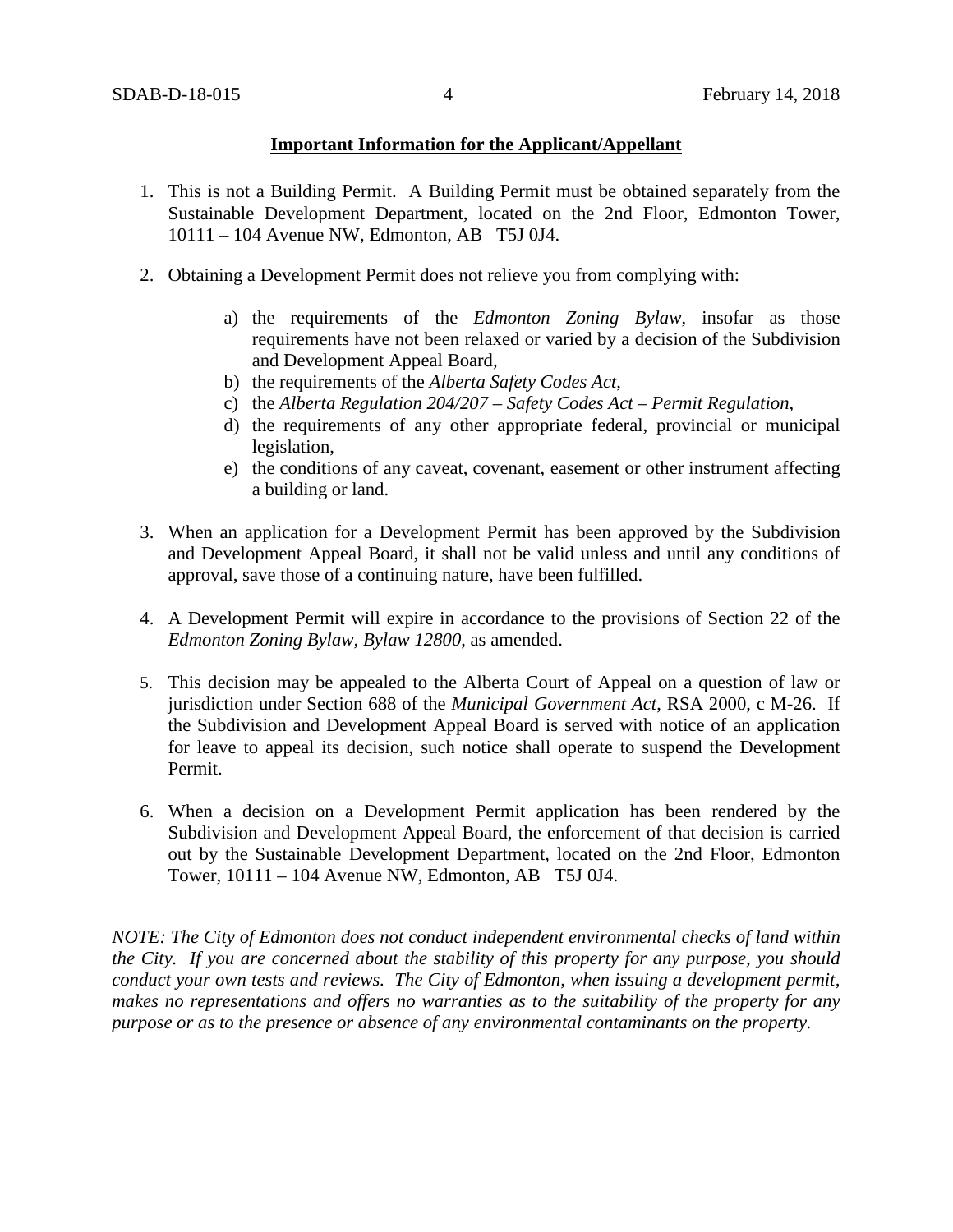

Date: February 14, 2018 Project Number: 182128114-001 File Number: SDAB-D-18-016

# **Notice of Decision**

[1] On January 31, 2018, the Subdivision and Development Appeal Board (the "Board") heard an appeal that was filed on July 5, 2016. The appeal concerned the decision of the Development Authority, issued on July 4, 2016, to refuse the following development:

> Construct a 3 Dwelling Apartment House and to demolish the existing Single Detached House

- [2] The subject property is on Plan I23A Blk 161 Lot 31, located at 11007 85 Avenue NW, within the DC1 Direct Development Control Provision (Bylaw 6220). The Garneau Area Redevelopment Plan applies to the subject property.
- [3] The following documents were received prior to the hearing and form part of the record:
	- Appellant's supporting materials and Exhibit "A" from the 2016 Hearing;
	- Appellant's additional supporting materials consisting of a consolidated lot illustration and SLIM Map View of the subject property and surrounding areas;
	- Written correspondence and supporting materials from the Garneau Community League;
	- Copies of the refused development permit, circulation response documents and written report from the 2016 Hearing; and
	- Seven letters in opposition to the development.

# **Preliminary Matters**

- [4] At the outset of the appeal hearing, the Presiding Officer confirmed with the parties in attendance that there was no opposition to the composition of the panel.
- [5] The Presiding Officer outlined how the hearing would be conducted, including the order of appearance of parties, and no opposition was noted.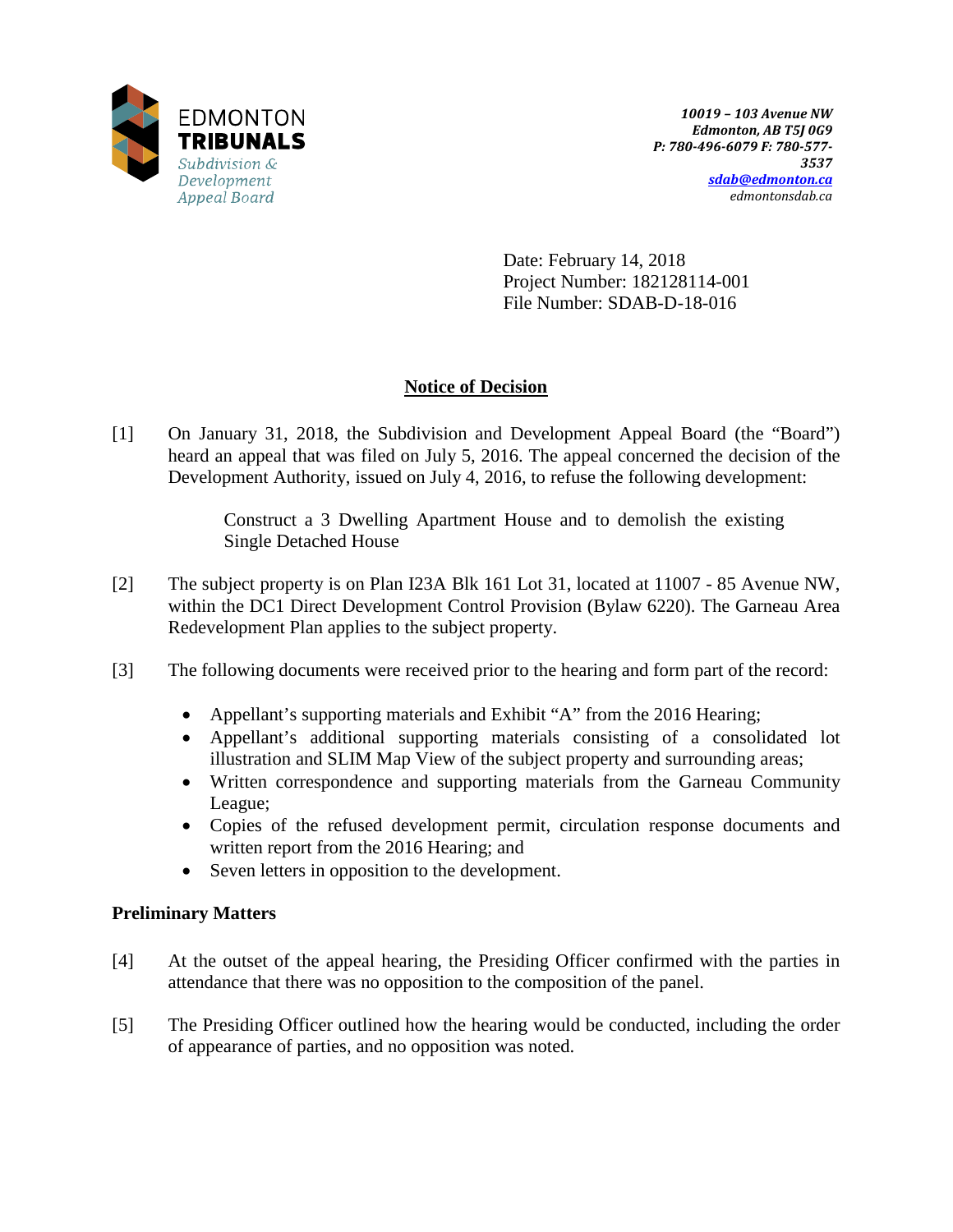- [6] Referencing *Garneau Community League v Edmonton (City),* 2017 ABCA 374 [*Garneau*], the Presiding Officer noted that this hearing was unique in that the matter had been returned to the SDAB for further consideration by the Alberta Court of Appeal with specific instructions to the Board.
	- 1. The SDAB is required by Section 641(4)(b) of the *Municipal Government Act* to make its decision in accordance with the directions of Council. It appeared that both the previous panel and the Court of Appeal agreed that the Development Authority did not follow Council's direction, therefore no further presentations would be required on this point from the parties in attendance.
	- 2. The Court of Appeal also directs that Variances from minimum setback or other requirements specified in RF3 may only be granted pursuant to individual applications, where such "relaxations would assist in the achievement of the development criteria in Clauses 3, 4 & 5".
	- 3. In addition the Court has reinforced the limitation on the Development Authority and the SDAB to grant variances as set out in Section 11.6(3) of the Land Use Bylaw.
- [7] The appeal was filed on time, in accordance with section 686 of the *Municipal Government Act*, RSA 2000, c M-26.

# **Summary of Hearing**

- *i) Position of the Appellant, San Properties Limited*
- [8] The Appellant was represented by legal counsel, Mr. Haldane of Ogilvie Law.
- [9] An appeal of the refused permit was filed in July 2016 and was first heard in late August of that year. The SDAB reversed the decision of the Development Authority and granted the development. The SDAB's decision was subsequently appealed to the Court of Appeal.
	- a) Development Background
- [10] The Appellant provided a brief background summary of the subject development, making reference from the supporting materials submitted for the 2016 hearing.
	- 1. The plot plan illustrated that the existing Dwelling has smaller side yards than the proposed development. (Tab 7)
	- 2. The front elevation drawings and an artist's rendering of the proposed development in relation to the adjacent properties provide a feel for the built form. (Tabs 8 and 9).
	- 3. He referenced Exhibit "A" from the previous hearing, consisting of a collage of photographs that illustrate the entire streetscape along 85 Avenue between 110 and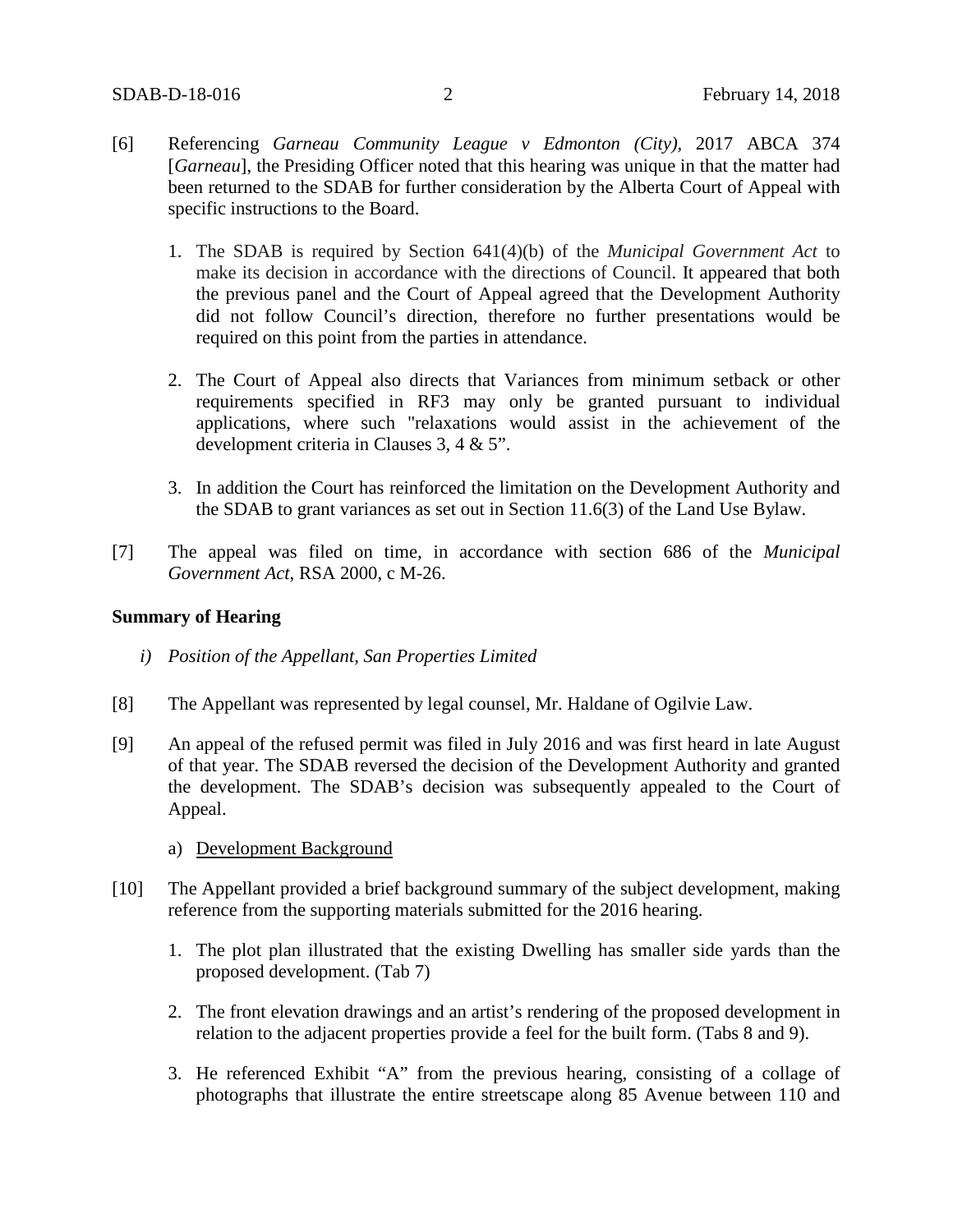111 Streets. The exhibit provided block face context and demonstrated how it is characteristic of homes in the area to have very small side yards.

- 4. Variances are being sought to the minimum required site width, site area and side yards.
- b) The Alberta Court of Appeal *Garneau* Decision
- [11] Paragraph 41 of *Garneau* refers the matter back to the SDAB and directs the Board to make its decision "in accordance with the directions" of Council per section 641(4)(b) of the *Municipal Government Act*. The normal variance powers under section 687(3)(d) are not available in this case, and the Board is restricted to the same discretionary powers as the Development Authority. In this case, the SDAB may only grant variances to the regulations specified in the RF3 regulations under Land Use Bylaw 5996 if such relaxations would assist in the achievement of the development criteria set out under Clauses 3, 4 and 5 of the DC1 Garneau Direct Development Control District.
- [12] Paragraph 38 of *Garneau* sets out the Board's error in its 2016 decision. The Court noted that the Board's consideration of several large houses in the neighbourhood is not the same as considering the adjacent buildings along the same street frontage. In other words, rather than looking at developments across the street or across the rear lane, the Board's consideration should be focused on the block face.
- [13] The Court has made it very clear that the SDAB has the authority to hear the matter but that it must exercise caution regarding the scope of its variance powers. In this case, the Board is limited to the aforementioned Clauses 3, 4 and 5, namely the scale, siting and massing of the subject development in relation to the adjacent properties on the block. Paragraph 36 of *Garneau* indicates that it was unclear to the Court as to whether the Board had correctly considered the limited purposes for which a relaxation may be granted. There was a deficiency in the record and more explanation was required to support the Board's decision.
- [14] Finally, paragraph 34 of *Garneau* states: "There is nothing on the record to support the SDAB's speculation that Council did not intend that lots would not be consolidated to allow for apartment construction." In other words, the Court has not concluded that Apartment Housing is available only for consolidated larger lots. Yet the letters of opposition to the subject development, as well as the materials submitted by the Community League, appear to suggest that the Court has already ruled on this matter, which is incorrect. Were that the case, the Court could have simply used its authority under section 689(1)(b) of the *Municipal Government Act* and reversed the Board's decision. Instead, the Court sent the matter back to the SDAB because the Board's 2016 decision was unclear on this point.
	- c) The Statutory Plan: Garneau Area Redevelopment Plan (the "GARP")
- [15] The GARP contemplates that existing housing will deteriorate and be replaced. Mr. Haldane referenced excerpts from the Introduction pages of the GARP to show how specific policies of the General Municipal Plan apply to the plan area: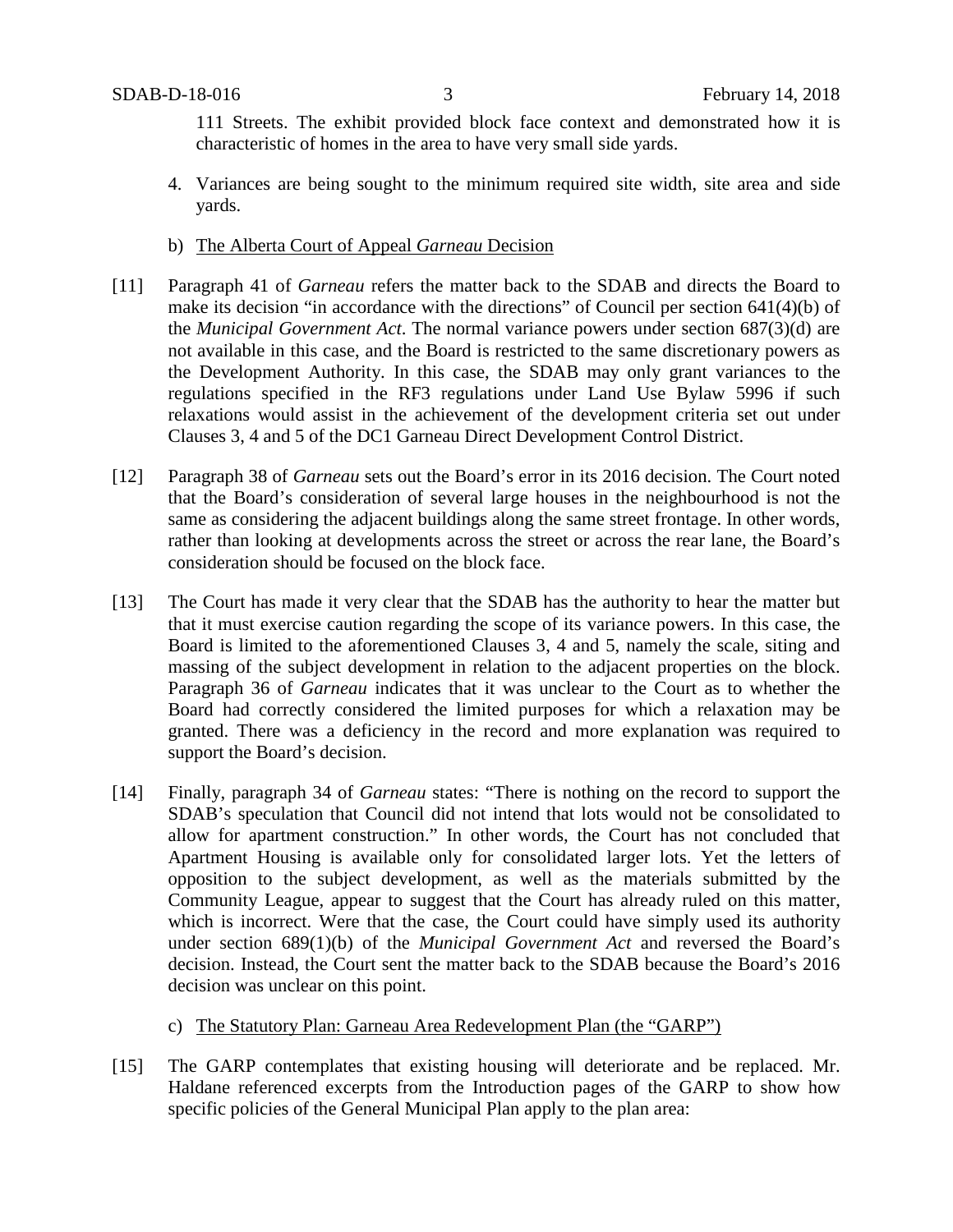- 1. To accommodate growth, there is a priority on increasing the compactness of existing residential development to better utilize existing services and infrastructure, while improving services where necessary.
- 2. Housing in the inner city is to be increased with emphasis on the provision of family accommodation.
- 3. There is a need to provide a variety of housing types to accommodate various groups who wish to live in Garneau including single persons, families and students.
- 4. Garneau will accommodate a portion of city growth in the form of redevelopment. This supports the Growth Strategy outlined in the General Municipal Plan. Redevelopment in Garneau will, however, be managed to ensure that it is compatible with the existing residential character by directing the location and regulating its form, thus preserving as much as possible the assets which make Garneau a desirable place to live.
- [16] Architectural and urban design characteristics are the focus in this four block area, not single family dwellings. Housing forms are to meet the needs of different types of households including single persons and students. Single family dwellings in this area of Garneau are not accessible or practical for students or single persons. Apartment Housing, containing not more than four Dwellings is a listed use in this direct control district.
- [17] Item 2 of the Development Criteria provides the authority for the Development Officer to relax the development regulations of the RF3 Zone of the Land Use Bylaw 5996 if these relaxations would assist in the achievement of the development criteria under Clauses 3, 4 and 5.
- [18] Clause 3 is the only provision that applies to the proposed development. It states: "New developments or additions to existing buildings shall be compatible with the scale, massing and siting of adjacent buildings along the same street frontage".
- [19] Exhibit "A" demonstrates that small Side Yards are typical of the street frontage. Relaxation of the Side Yard regulations would actually make the proposed development look more like the existing housing stock. The proposed development is also typical of the scale and massing along the block face.
- [20] Paragraph 37 of *Garneau* stresses that the GARP permits relaxations that "would assist in the achievement of the development criteria in Clause 3". In other words, there is no express prohibition against non-compliant developments that would otherwise be "compatible with the scale, massing and siting of adjacent buildings along the same frontage". Indeed, paragraph 37 provides two comparative examples: one of a compliant building with a flat roof that would be incompatible with adjacent buildings, contrasted with an example of a compatible building with a peaked roof, but which would require a Height variance.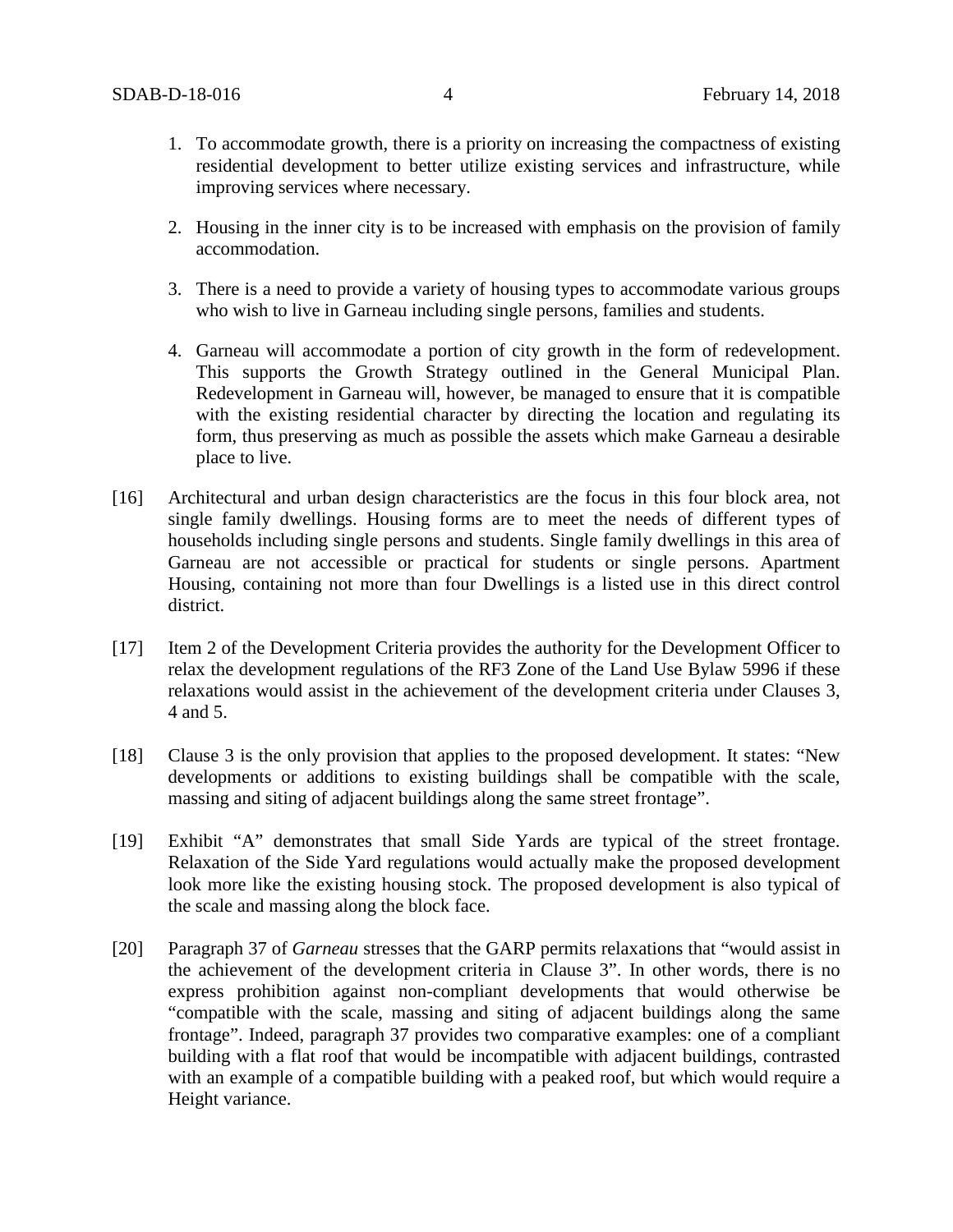- [21] The Appellant noted that the Community League's interpretation would effectively mean that 75 percent of the lots within this direct control district cannot be redeveloped, as these lots are too narrow for any type of development, including Single Detached Housing which requires a minimum lot width of 39.4 feet. Only 27 of the 105 lots would be large enough for redevelopment without requiring variances, and only two lots would be wide enough for Apartment Housing.
- [22] Referencing the consolidated lot illustration submitted prior to the hearing, Mr. Haldane demonstrated that if two 33 foot lots were consolidated into a larger lot, Apartment Housing without any variances could be built, yet a much larger footprint would result, leading to greater impact on the surrounding neighbourhood. By contrast, although the proposed development requires variances, the illustration shows that it would be less impactful.
- [23] His client is asking for the RF3 regulations under the Land Use Bylaw 5996 to be relaxed to allow him to build an apartment on a 33 foot wide lot. These relaxations would "assist" in making the proposed development compatible with the streetscape with respect to scale, massing and siting.
- [24] Mr. Haldane submitted that while Apartment Housing is an available Use in this area, such developments should be compact and should look like the existing stock on the block face. In his view, the form, massing and scale of the proposed development respect the existing streetscape.
- [25] He further submitted that the Court did not instruct that Apartment Housing must be on a larger lot. Had that been the case, the Court would have reversed the panel's decision and cancelled the permit rather than sending the matter back to the Board for a further hearing. By extension, the Court did not hold that it is impossible to have small apartments be developed on small lots. Had that been the case, the inclusion of Apartment Housing as a Listed Use in this direct control provision would be meaningless, which could not have been the intention of Council.
- [26] The only variances before the Board pertain to site width, depth and area. The underlying objections of the neighbours come down to density – people do not want Apartment Housing next to their properties.
- [27] Upon questioning by the Board, Mr. Haldane submitted that the correct reading of the word "adjacent" in the context of this direct control provision is that it means "nearby". By contrast, the word "abutting" is defined in the Zoning Bylaw as meaning physically contiguous. This latter wording could have been adopted in the direct control provision, but it was not. In the absence of this express wording, he submitted that the direct control provision directs the Board to consider the whole block face in determining whether the proposed development is compatible with nearby properties, not only to the two lots directly abutting the subject property.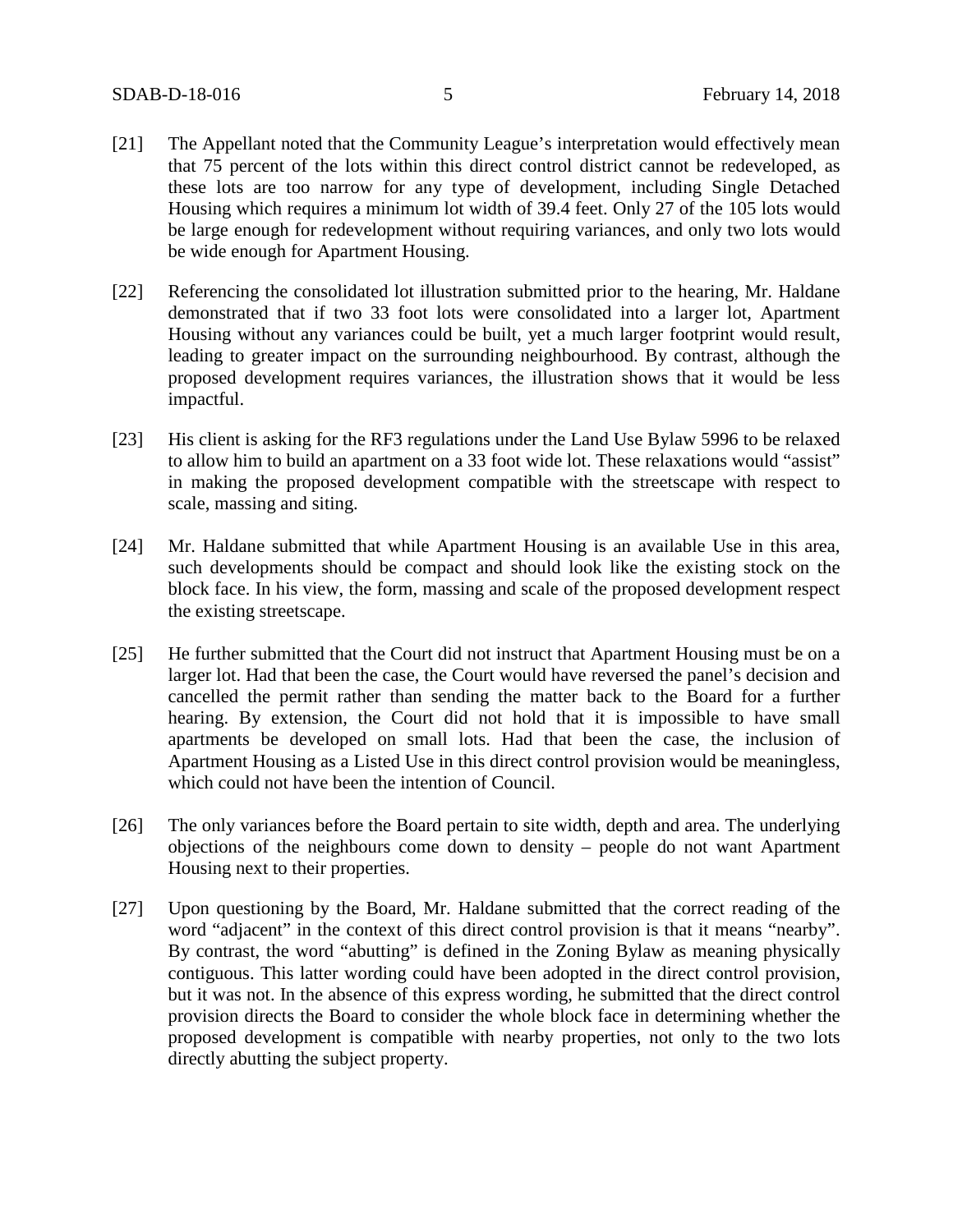- [28] The other word that needs to be examined is "compatible". He referred back to consolidated lot illustration, pointing out that representation of the compliant development on the larger consolidated lot is an example of an incompatible development that would not satisfy the requirements of the GARP.
- [29] Upon questioning by the Board with respect to the Development Officer's normal variance powers under sections 11.5 and 11.6 of the Land Use Bylaw 5996, Mr. Haldane submitted that those variance powers do not apply in this case. It is clear from the Court's decision that the relevant considerations when determining whether to relax regulations of the RF3 Zone are contained within Clauses 3, 4 and 5 of the Garneau Direct Development Control District.
- [30] The Board noted that the 2016 SDAB decision identified that a parking variance was required. In response, Mr. Haldane submitted that adequate parking has been provided per Schedule 66A of the Land Use Bylaw 5996. As well, the issue was not taken up at the Court of Appeal. However, should the Board's decision hinge on a parking variance, the Appellant would be prepared to accept a condition stating that visitor parking shall not be in tandem.
- [31] Section 66.1(2) of the Land Use Bylaw 5996 also addresses the authority to reduce parking requirements. If this Board were to find that the parking provided is not compliant, it would be appropriate to provide the Appellant with the opportunity to request a parking demand study to demonstrate that Schedule 66 requirements should not apply to this site and that five parking stalls are sufficient.
	- *ii) Position of the Development Authority*
- [32] No one appeared on behalf of the Development Authority and the Board relied on the 2016 written submissions of the Development Authority.
	- *iii) Position of the Affected Parties, Garneau Community League and Ms. L. Stanley-Maddocks*
- [33] The Garneau Community League and Ms. Stanley-Maddocks were represented by legal counsel, Ms. Simmonds of Shores Jardine LLP.
- [34] The Court of Appeal did not quash the Board's previous decision as it is not the Court's job to make the SDAB's decision for them. Rather, the Court provides guidance to ensure that Boards apply the law correctly. The Court has sent the appeal back to the SDAB to give the Appellant another opportunity to make their case in accordance with the Court's directions.
- [35] The key point the Board must consider is set out in paragraph 37 of *Garneau*. The Board must demonstrate that granting the requested variances would assist in achieving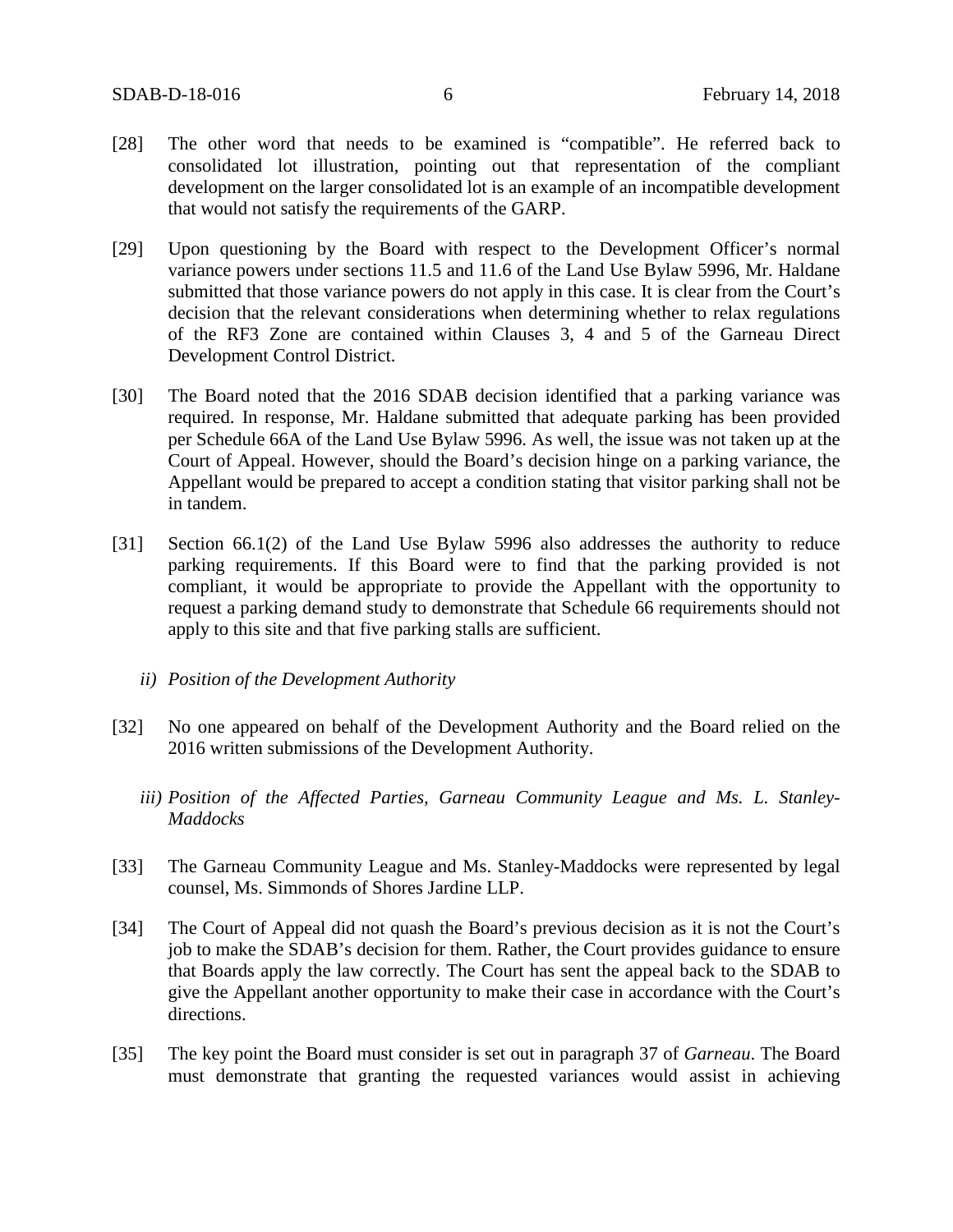compatibility with Clauses 3, 4, and 5 of the Garneau Direct Development Control District.

- [36] Ms. Simmonds concurred with most of the Appellant's submission regarding the law, and agreed that the old Land Use Bylaw 5996 applies in this matter.
- [37] She emphasized that the Board's variance powers have been restricted in this case, and that its usual test under section 687 of the *Municipal Government Act* does not apply.
- [38] The direct control district designates this small four block area of Garneau as a special character residential area. This designation amounts to a promise from Council to past, present and future residents that this area will be maintained and that the special character will not be eroded.
- [39] The Board may only vary the RF3 development criteria in this direct control district if such a relaxation would assist in achieving the development criteria set out in Clauses 3, 4, and 5. She agreed with the Appellant that the focus is on Clause 3, and Clause 4 does not apply. However, there are some aspects of Clause 5 that are relevant.
- [40] She submitted that the Appellant had not demonstrated how the proposed variances would assist with achieving these clauses. The Appellant's position effectively means that so long as the exterior of a development is an architectural fit, then one can develop the inside in any manner. That is incorrect as the number of Dwelling units increases the number of people and impacts upon parking stresses.
- [41] She agreed that the majority of the 33 foot lots in this area would not meet the minimum required site width of 39.4 feet for Single Detached Houses. However, section 51.2(1) of Land Use Bylaw 5996 makes exceptions for Single Detached Houses and Duplexes, directing that a development officer shall not refuse to grant a permit for a lot that is at least 32.8 feet wide. This section recognizes that these 33 foot lots in Garneau are compliant for Single Family Dwellings because they were in place prior to the new regulations coming into effect. It allows the Development Officer to grant a permit for a new house that requires only small variances.
- [42] Apartment Housing is entirely different and the proposed development requires a huge variance. It is approximately 50 percent too large for the lot size. Exceptions under section 51.2(1) only apply to Single Family Houses and Duplexes – not Apartment Housing.
- [43] A parking variance would be required for approval of this development; however, the RF3 regulations do not provide the Board any authority to grant a parking variance. There are no variance powers with respect to parking requirements in the General Regulations.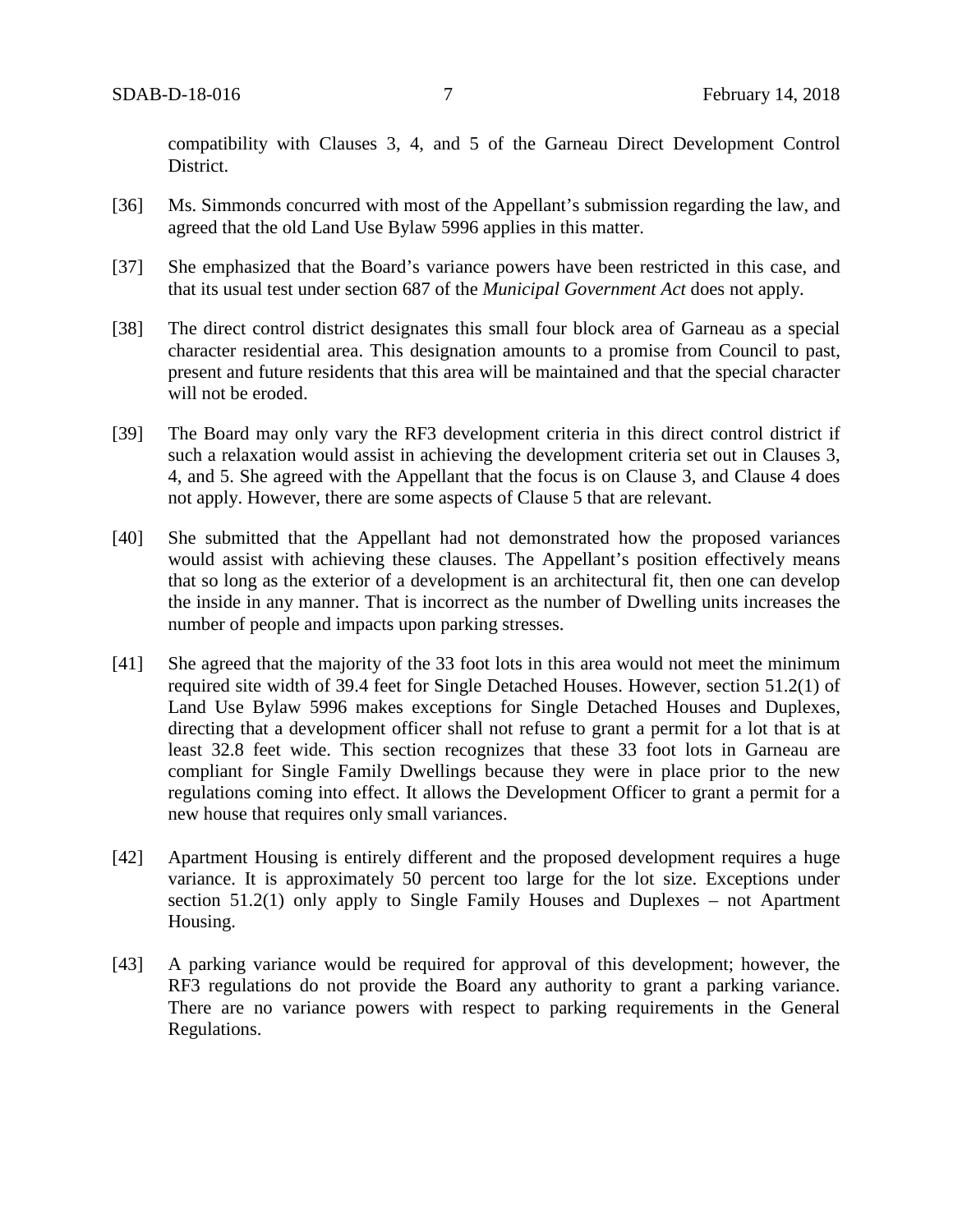- [44] The problem with this development is it is too big for the lot and the parking problem confirms this. The total width of the required parking spots is greater than the width of the lot. That is why there is a minimum required site width for Apartment Housing.
- [45] Paragraph 37 of *Garneau* gives the Board parameters for granting variances and allows the Board to make a "tweak" in order to help achieve the development criteria. The Appellant provided an example of varying the Height of a Single Detached House to allow a peaked roof rather than a flat roof in order to help the development achieve the aim of Clauses 3, 4 and 5. However, relaxing the regulations for a three Dwelling Apartment House is much greater than a "tweak".
- [46] The purpose of the Garneau Direct Development Control District was to ensure that Council's vision is maintained for this very small part of Edmonton which Council has determined is worthy of protection. The Board cannot do anything outside of Council's direction and this direct control limits developments to Single Family Houses and Duplexes, except where lots are big enough to incorporate multi-unit dwellings. If the lot was 750 square metres, then it may be possible to vary regulations as the size of the variances would not be very large.
- [47] The Appellant has purchased a lot that is too small for the proposed development. His arguments for allowing the development are backwards. The development must first generally comply with the regulations and if it generally complies, minor variances can then be granted to make the development look compatible with surrounding properties. Only a single family dwelling or a duplex can be put on this lot as the variances required would be much smaller.
- [48] The size of side yards on existing properties is irrelevant as those yards have been approved. When Council amended Land Use Bylaw 5966, it changed the required size of side yards to two metres. New developments need to comply with the amended regulations.
- [49] In her view, the inclusion of Apartment Houses up to four units as a listed use in this direct control anticipate that lots would be consolidated. Council's direction was very clear. Apartment Housing is to be built on 800 square metre lots.
- [50] In her conclusory remarks, Ms. Simmonds stressed that Council has promised residents of Garneau that it will protect this area. People purchase homes in this area on the basis of this promise. While there are changing values around housing and the way people live, this direct control district is exempt from such changes, as Council intended to protect the old world way of life in this small neighbourhood.

### **Ms. A. de Villars**

[51] Ms. de Villars is the Chair of the Garneau Community League Planning Committee. She was on the committee that developed the GARP and heard the directions of Council. What Council wanted to do was preserve this small piece of historic Edmonton.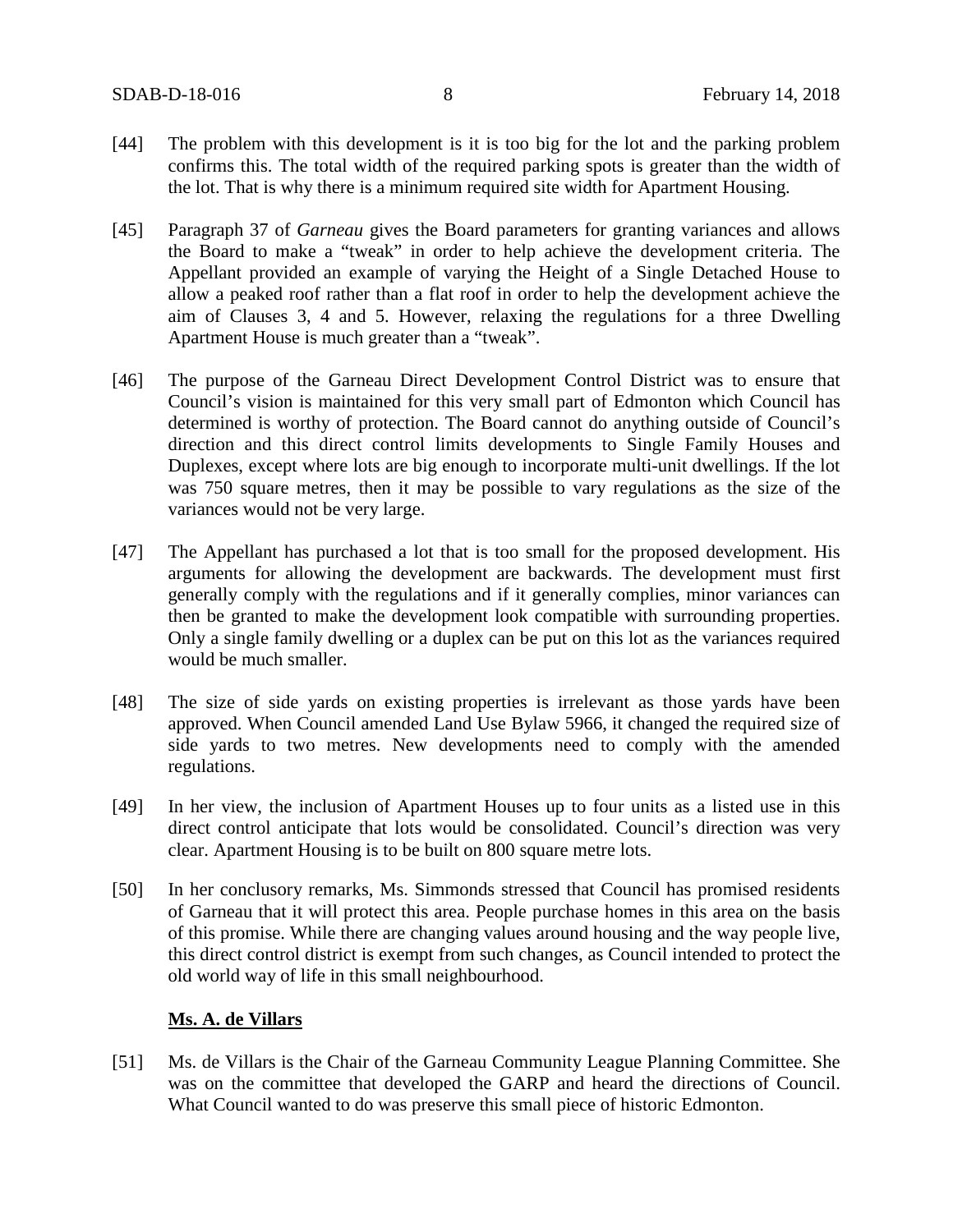- [52] The first focus of the GARP is on preservation. There is the recognition that not every single house is necessarily going to be renovated. There could be redevelopment but the emphasis is on preservation.
- [53] Mr. Haldane spoke of the need to increase compactness. It is important to recognize that the GARP covers a large area and this special Direct Development Control area is only a very small part of it. Garneau is the most dense neighbourhood in the City, after Oliver, and has many areas that are zoned RF3, RA8 and RA9.
- [54] Certain aspects of Clause 5 apply to this proposal: "The design and appearances of new development shall incorporate building details and finishing materials which are common to the domestic architecture of the turn of the century and early 1920's detached housing in the area".
- [55] Of the 105 lots in this direct control district, 104 were originally developed as single family homes. Only one is an apartment building which is located on the corner of 84 Avenue and 110 Street.
- [56] She referred to the letter submitted from Mr. M. Kennedy, a member of the Garneau Planning Committee who has held positions with the Edmonton Historical Board and the Edmonton Heritage Council. It was his view that an apartment is inconsistent with this special character area and listed the various architectural styles that were common in Garneau in the early part of the  $20<sup>th</sup>$  century. He has assessed the proposed development against existing developments to illustrate how it does not fit.
- [57] While Clause 3 directs that developments must be compatible along the street, it was her view that they must also be compatible along the lane. The existing homes have gardens, patios and garages. Residents live in their yards during the summer. The proposed development provides parking only toward the lane, and is not compatible with the historic sense of the Garneau area.
- [58] The relaxations requested are not what is contemplated by a variance. A variance is a "tweak". The Appellant is not proposing a variance; what is proposed amounts to ignoring wholesale the requirements of the RF3 Zone, which is not what Council has directed.
- [59] Upon questioning by the Board, she could not explain why Council included Apartment Housing up to four Dwellings as a listed use in this direct control. She speculated that it was perhaps in consideration of the existing apartment on 110 Street and 84 Avenue, which is a brick three Storey building from 1932. The idea of building Apartment Housing on a 33 foot lot was not in anyone's contemplation.

### **M. L. Stanley-Maddocks**

[60] Ms. Stanley-Maddocks has lived in Old Strathcona since 2004 and purchased her current home in Garneau in 2012. She chose Garneau because she wanted to have a historic,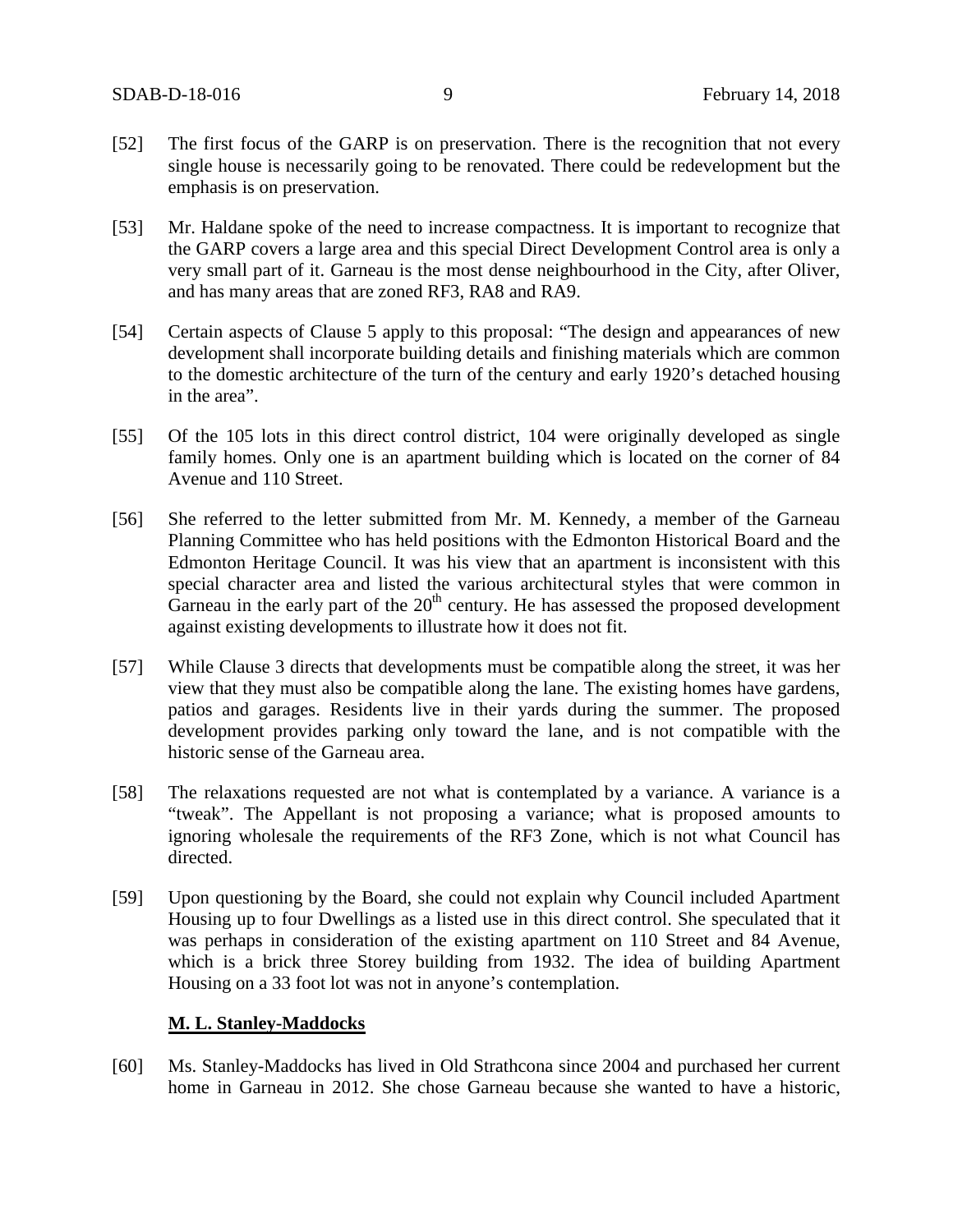character home, in an historic neighbourhood. She specifically chose this location because of the GARP and the protection that the GARP affords properties in this area.

- [61] The GARP needs to be read as a whole and Policy 1.1 specifically enumerates the rehabilitation and saving of these historic homes. There is no mention made of multifamily Dwellings. This small area has always been comprised of single family homes. All other areas within the GARP have multifamily designations within their policy.
- [62] She referenced the Development Concept for this area from page 43 of the GARP:

The land use designations developed for Sub-area 1 are intended to guide and regulate redevelopment to ensure that it occurs in the most appropriate location and in a form that is most compatible with existing development. The central portion of the Sub-area is under Direct Control to ensure the preservation of homes and sensitive architectural treatment of new development in this area. The residential area north of 87 Avenue and south of 82 Avenue will remain as low density housing with an emphasis on family accommodation.

- [63] She acknowledged that Apartment Housing and other uses such as group homes, boarding houses and lodging houses are listed in the direct control district, but in her view, these are discretionary and there is no requirement to grant a permit.
- [64] Most discussion has centered on how the general composition of the building looks in relation to the street front. Clause 5 requires a lot more than such a consideration: referencing Mr. Kennedy's letter, she noted that the only design detail of the proposed development that meets the requirements of Clause 5 is the use of round windows which was copied from the neighbour's house. None of the building materials are appropriate.
- [65] At a community development meeting, the builder indicated he did not look at any other lots and simply wanted to redevelop. There was no attempt made to rehabilitate, which is stressed in the GARP.
	- *iv) Position of Affected Property Owner, Mr. B. Kropf*
- [66] Mr. Kropf confirmed that he does not live within the 60 metre notification area but is within the DC zone. The interpretation of the direct control district is important to him for his own property. He is a retired professional urban planner and worked for the City of Edmonton from 1980 to 2006.
- [67] He disagreed with the Appellant that single family homes are not assessable to students, as applying for lodging house status allows students to find housing. There are also already two fraternities in the area.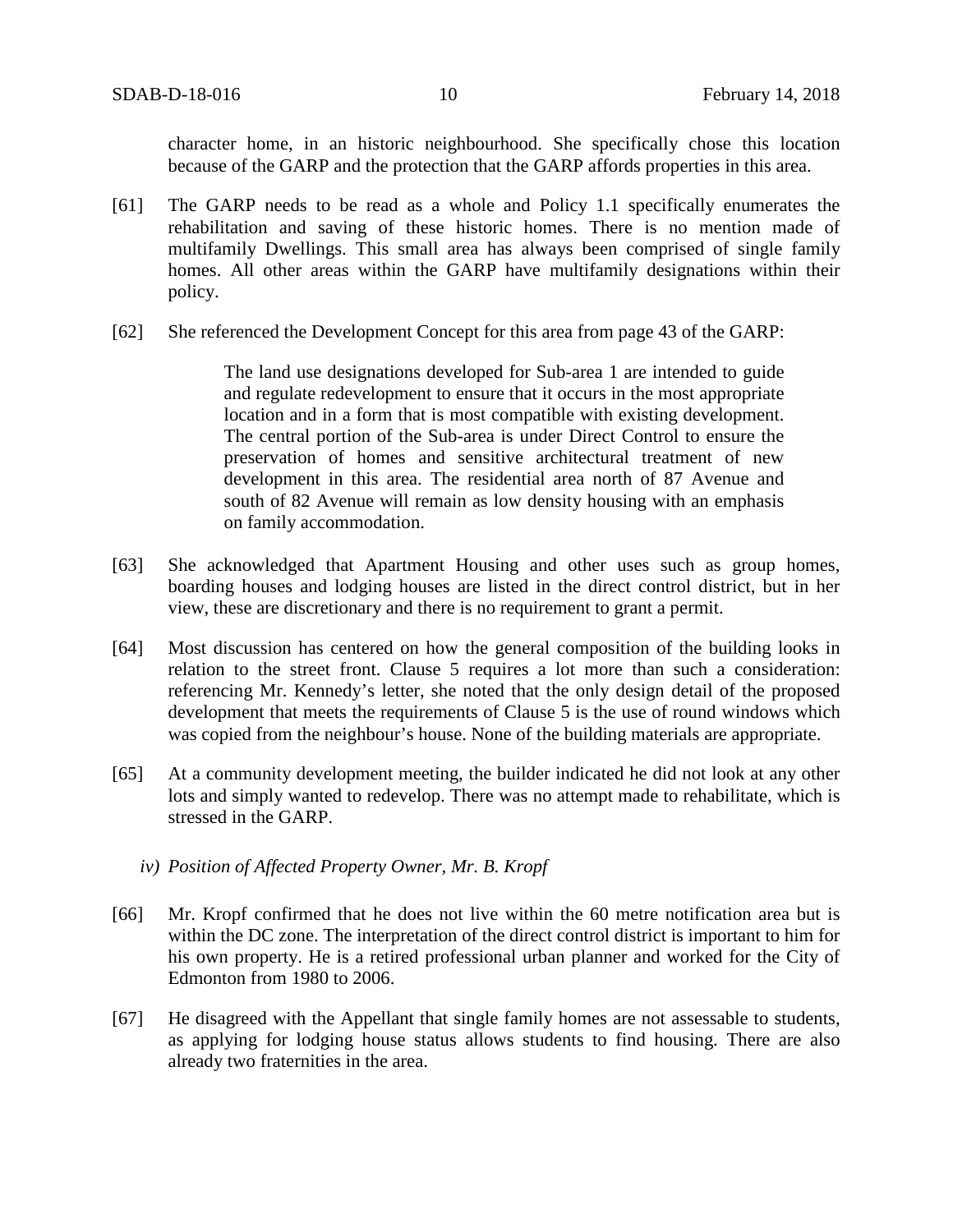- [68] At the time the GARP was enacted, there were four sites that had site areas of 800 square metres. Council was aware of these sites and contemplated apartments being built on them; however only one was ever built. More apartments could have been possible as consolidation was already a known practice in 1982.
- [69] Council deliberately chose the RF3 regulations because of the "low density" designation. If apartments had been contemplated, Council had other choices available such as RF5, RF6 or RA7.
- [70] At the time, the RF3 Zone was contemplated 42 units per residential hectare which fell under low density. The proposed density of 75 units per residential hectare would have fallen under medium density and the RF5, RF6, or RA7 zones would have been more appropriate.
- [71] Siting is important and covers not only Side Yards, but also rear yards, gardens, parking and architectural or urban design features. He also has not heard discussion about any specific measurements for the existing Side Yards.
- [72] The comments of the Heritage Management Unit contained in the Development Officer's report are confusing. The comments state: "The scale and massing of the proposed development is greater than that of adjacent buildings along the street frontage, but it is not out of scale, particularly where the proposed development faces on to  $85<sup>th</sup>$  Avenue." The comments suggest that although the development is out of scale, it remains acceptable.
- [73] The Development Officer's variance powers are limited by Clause 11.6 of the old Land Use Bylaw 5996. Clause 11.6(1) directs that "a variance shall be considered only in cases of unnecessary hardship or practical difficulties peculiar to the use, character, or situation of land or a building, which are not generally common to other land in the same District". In his view, there are no hardships or practical difficulties related to this site. If there were, then every site on the entire block face is suitable for demolition and replacement with a three Dwelling apartment. He does not believe that was Council's intention.

### *v) Rebuttal of the Appellant*

- [74] Mr. Haldane disagreed with Mr. Kropf's interpretation of low density and what it meant in 1982. He pointed out that this direct control district incorporates only the regulations in the RF3 Zone, not the general purpose. The Direct Control has its purpose or rationale statement.
- [75] He reiterated that Exhibit "A" illustrates that small Side Yards are the norm in this area. He also referred the Board to a comment made by Ms. de Villars at a 2012 hearing, reference SDAB-D-12-032, where she stated that she was not opposed to the Side Yard variances as these variances are common in the Garneau Area. (page 4, paragraph 7)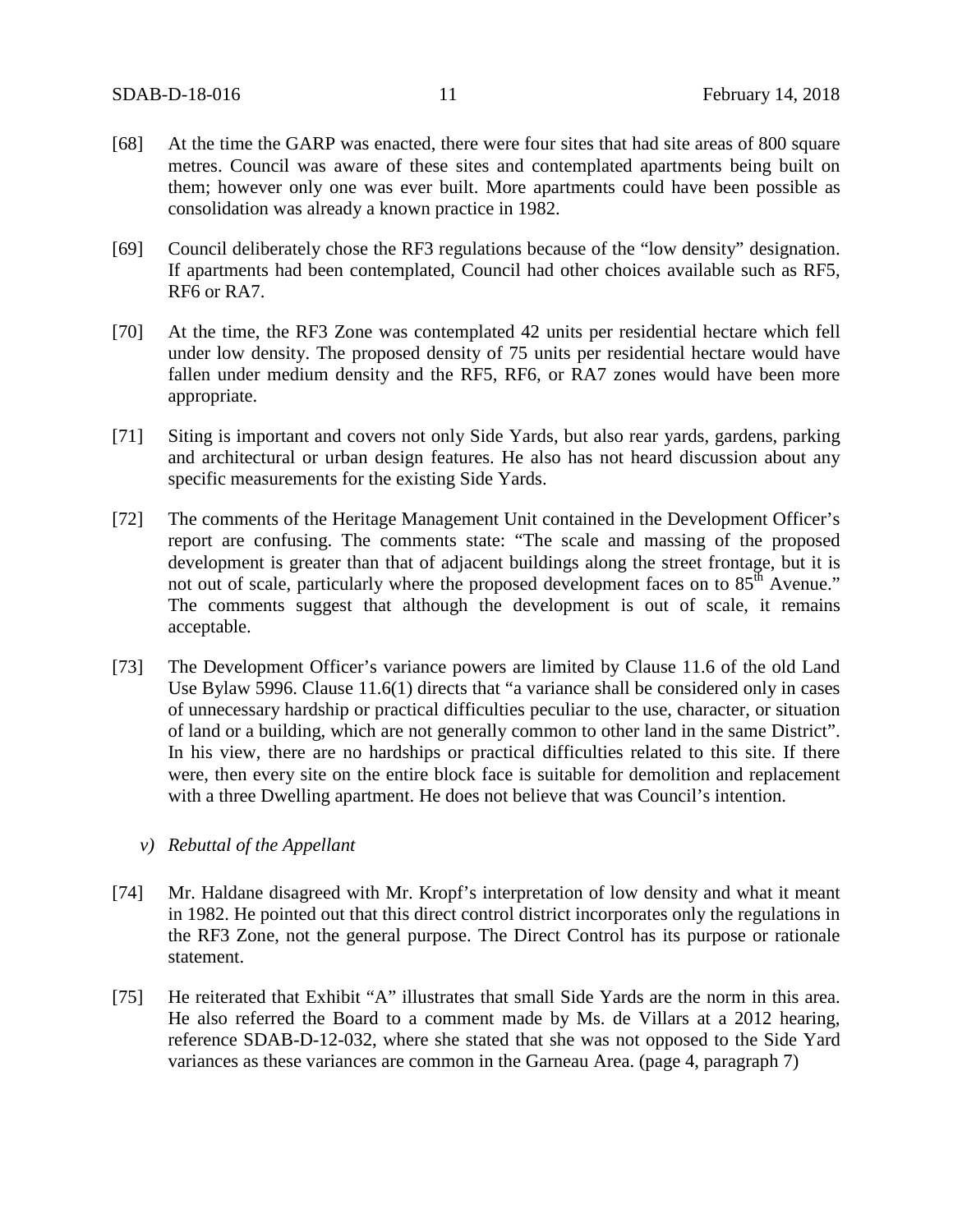- [76] The Community League takes the position that Council's directions are very clear, that all apartments must be on 800 square foot sites because the direct control provision states that the development regulations of the RF3 Zone shall apply. However, that cannot be the case, as the Court has held that the Development Officer may relax these regulations for individual applications, where such relaxations would assist in the achievement of the development criteria in Clauses 3, 4 and 5. In this case, as demonstrated in the comparative illustration that was submitted, it is very clear that the regulations should be relaxed; to do otherwise – to require that Apartment Housing be allowed only on large, consolidated lots – would result in a development that is completely out of scale with what is on the block face.
- [77] The Appellant also disagreed that a smaller relaxation would be more appropriate than a large one. A small relaxation of the RF3 requirements could allow a large, completely out of scale development to be built on a consolidated lot. A small relaxation could actually result in an incompatible building. By contrast, the proposed development asks for larger relaxations that result in a compatible development.
- [78] Section 617 of the *Municipal Government Act* sets out the general purpose for Part 17 Planning and Development:

The purpose of this Part and the regulations and bylaws under this Part is to provide means whereby plans and related matters may be prepared and adopted

(a) to achieve the orderly, economical and beneficial development, use of land and patterns of human settlement, and

(b) to maintain and improve the quality of the physical environment within which patterns of human settlement are situated in Alberta,

without infringing on the rights of individuals for any public interest except to the extent that is necessary for the overall greater public interest..

- [79] The special character residential area and the promise made to the residents by Council have been raised by the opposing parties, yet in his view, they are seeking a bigger promise than was made. The direct control district does not limit development to single family homes and it grants a specific relaxation power in respect to the referenced RF3 regulations that would allow Apartment Housing of less than four units, provided that they are compatible with the scale, mass and siting of other developments on the street.
- [80] The opponents are further suggesting that the development should architecturally fit a certain style. This suggestion is not contained in the direct control provision. All that is promised is that the design and appearance of new development shall incorporate building details and finishing materials which are common to the domestic architecture of the turn of the century in the 1920's detached housing form in the area. The Heritage Planning Unit was satisfied that this requirement has been met.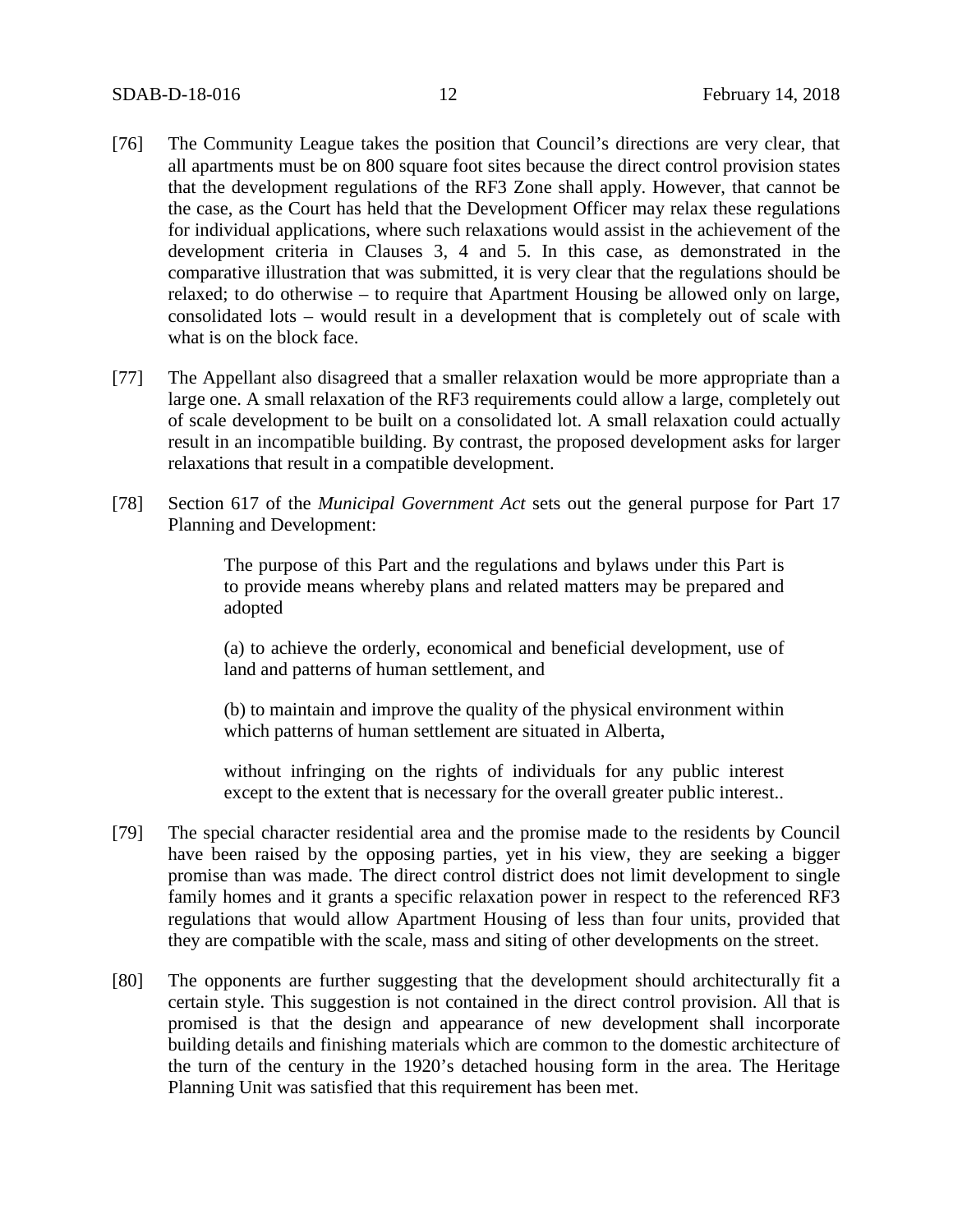- [81] Ms. de Villars speculated that the Apartment Housing Use may have been included as a Listed Use for this direct control district to address the existing Whitmore Apartments. However, the Whitmore Apartments is a six unit apartment existing as a non-conforming use and this site could not be re-developed as another six unit apartment.
- [82] In *Garneau,* the Court was unable to determine, based on the Board's 2016 reasons, how it came to the conclusion that Council did not intend that Apartment Housing only be contemplated for consolidated lots. As demonstrated in the comparative illustration that he submitted, consolidating lots for the purposes of developing fully compliant Apartment Housing could result in a development that is contrary to the intention of the GARP to maintain the built form.
- [83] The general regulations of the Land Use Bylaw 5996 apply to the Garneau Direct Development Control Provision and the parking regulations are contained in Section 66. Section 66(2) provides the authority for the Development Officer to move away from the requirements of Schedule 66A. If a parking variance is required, the Appellant requests the opportunity to provide a parking demand study showing that five parking stalls will be sufficient.

## **Decision**

- [84] The appeal is ALLOWED and the decision of the Development Authority is REVOKED. The development is GRANTED as applied for to the Development Authority, subject to the following CONDITIONS:
	- i. PRIOR TO THE RELEASE OF DRAWINGS FOR BUILDING PERMIT REVIEW, the applicant or property owner shall pay a Sanitary Sewer Trunk Fund fee of \$ 2,198.00. All assessments are based upon information currently available to the City. The SSTF charges are quoted for the calendar year in which the development permit is granted. The final applicable rate is subject to change based on the year in which the payment is collected by the City of Edmonton.
	- ii. PRIOR TO THE RELEASE OF DRAWINGS FOR BUILDING PERMIT REVIEW, the applicant or property owner shall provide a guaranteed security to ensure that landscaping is provided and maintained for two growing seasons. The Landscape Security may be held for two full years after the landscaping has been completed. This security may take the following forms:
		- a. cash to a value equal to 100% of the established landscaping costs; or
		- b. an irrevocable letter of credit having a value equivalent to 100% of the established landscaping costs.
	- iii. Any letter of credit shall allow for partial draws. If the landscaping is not completed in accordance with the approved Landscape Plan(s) within one growing season after completion of the development or if the landscaping is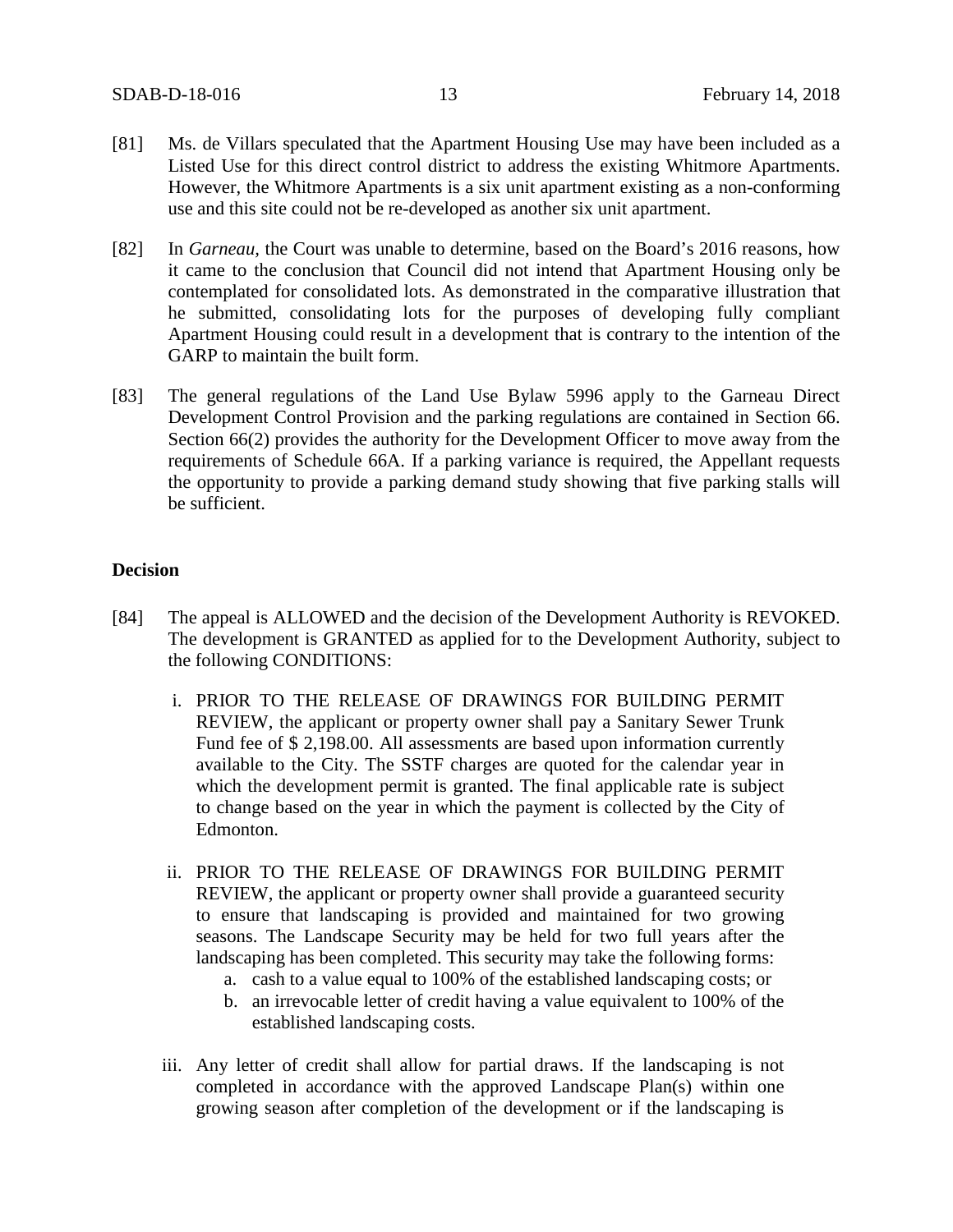not well maintained and in a healthy condition two growing seasons after completion of the landscaping, the City may draw on the security for its use absolutely. Reference Section 55.6

- iv. Parking spaces for the disabled shall be provided in accordance with the Alberta Building Code in effect at the time of the Development Permit application. Because the Alberta Building Code is within the legislative jurisdiction of the Province, the Development Officer shall have no discretion to vary, relax or increase these standards.
- v. Parking spaces for the disabled shall be identified as parking spaces for the disabled through the use of appropriate signage, in accordance with Provincial standards.
- vi. Every off-street parking, loading, and unloading space, and access provided or required in any Residential District, including the area contained within Cityowned land to which a curb crossing permit applies, shall be hardsurfaced if access is from a public roadway which is hardsurfaced or gravelled. If there are two or less parking or loading spaces, this is not required.
- vii. Where hardsurfacing is provided or required, such shall mean the provision of a durable, dustfree, hardsurfaced, constructed of concrete, asphalt or similar pavement, and the same shall be drained with a sufficient number of catch basins, all developed and maintained to the satisfaction of the Development Officer and City Engineer.
- viii. All planting shall be installed to the finished grade. Where, in the opinion of the Development Officer, this is not practical, planters may be used. Such planters shall be of adequate design, having sufficient soil capacity and insulation to promote healthy growth.
	- ix. Landscaping which extends onto or over City-owned lands shall be developed in accordance with the Boulevard
	- x. The Development Officer may require, as a condition of Development Permit approval, that the owner provide a guaranteed security to ensure that landscaping is provided and maintained for two growing seasons. This security may take the following forms:
		- a. cash to a value equal to 100% of the established landscaping costs; or
		- b. an irrevocable letter of credit having a value equivalent to 100% of the established landscaping costs. These two options are the only acceptable forms of security. Performance bonds shall not be accepted by the City.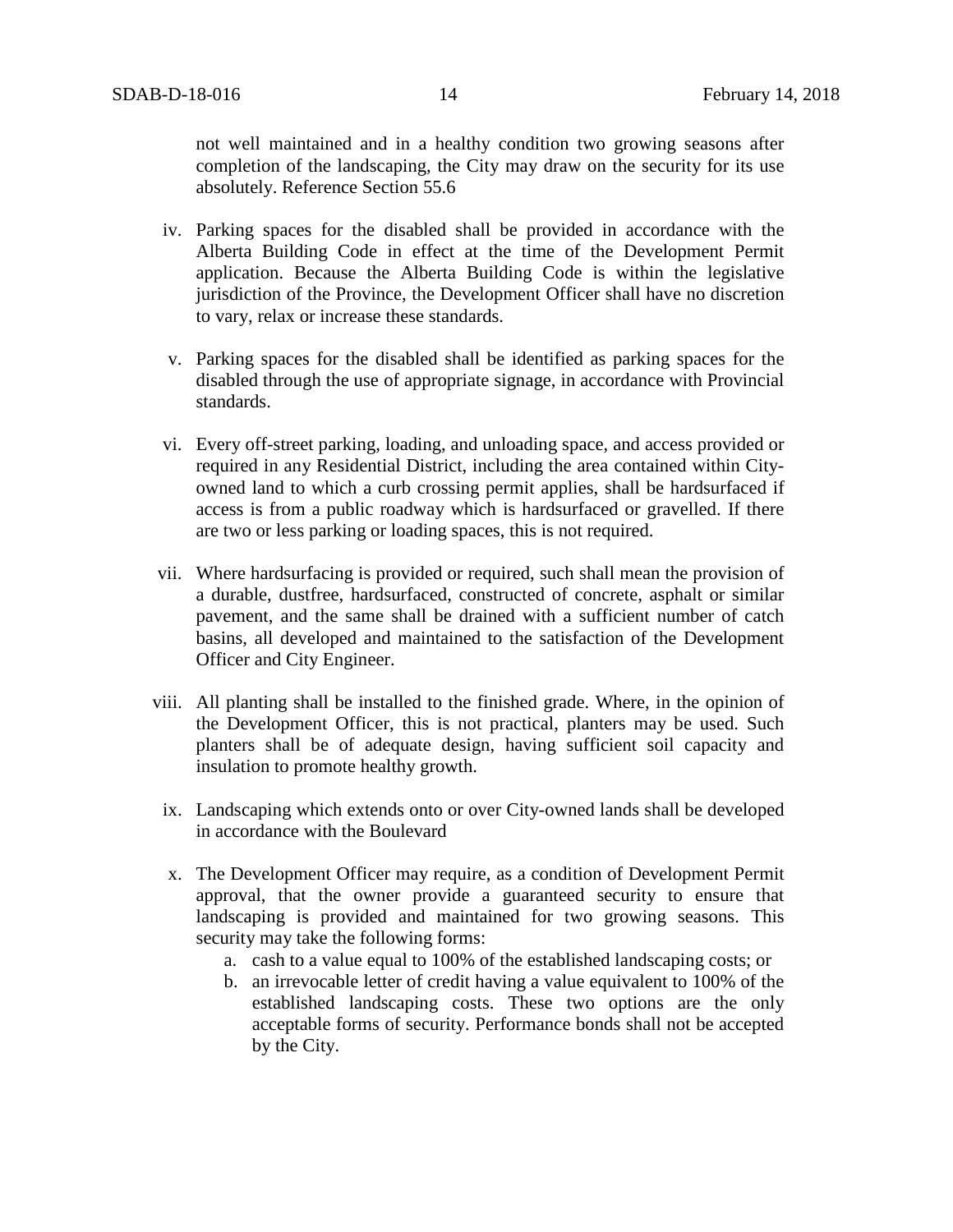- xi. The established landscaping costs shall be calculated by the owner or the owner's representative, based on the information provided on the Landscape Plan. If the Development Officer does not accept the costs identified by the owner or the owner's representative, the Development Officer may establish a higher landscaping cost figure for the purposes of determining the value of the landscaping security.
- xii. If cash is offered as the landscaping security, it shall be held by the City, without interest payable, until the landscaping has been installed and successfully maintained for two growing seasons, and the Development Officer is satisfied through site inspection that this has occurred. Partial refund after installation of the landscaping and/or after one growing season may be considered upon request of the owner, and at the sole discretion of the Development Officer.
- xiii. If a letter of credit is offered as the landscaping security, it shall be in a form satisfactory to the Office of the City Solicitor. The initial term of the letter of credit shall be one year. The letter of credit shall be renewed for a further one year term by the owner thirty (30) days prior to expiry and delivered to the Financial Services Supervisor in the Planning and Development Department of the City, or the Financial Services Supervisor's designate. This process shall be repeated as many times as is necessary so that the letter of credit is maintained until the installation of landscaping has occurred and maintenance of the landscaping has been carried out for two growing seasons, as determined by and to the satisfaction of the Development Officer.
- xiv. The Financial Services Supervisor shall notify the Building Inspection Branch sixty (60) days prior to the expiry date of the letter of credit, in order to provide sufficient time for the Development Officer to inspect the site and to determine if the landscaping is well maintained and developed in accordance with the regulations of this Bylaw. If landscaping conditions are satisfactory to the Development Officer, the letter of credit may be released by the Financial Services Supervisor upon notification by the Development Officer. If inspection cannot be made within this sixty (60) day time period due to weather conditions or other extenuating circumstances, the Development Officer may require renewal of the letter of credit until a satisfactory inspection can be made. The expiry date for a letter of credit shall fall on a weekday which is not a statutory holiday.
- xv. Upon application by the owner or the owner's representative, a letter of credit may be amended to a reduced amount, for attachment to the original letter of credit, at the discretion of the Development Officer, when any of the following events occur and are to the satisfaction of the Development Officer:
	- a. the required landscaping has been properly installed;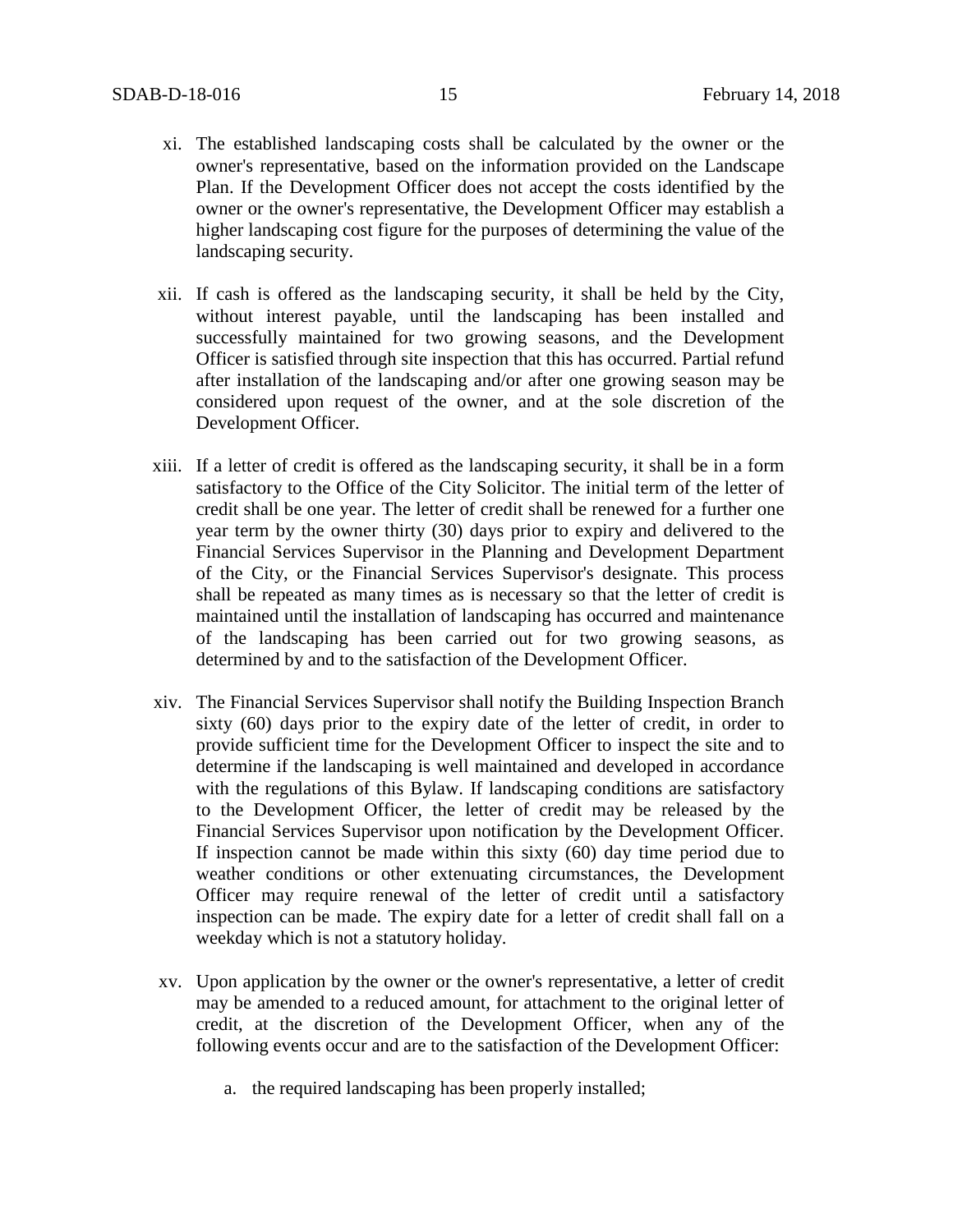- b. the required landscaping has been well maintained and is in a healthy condition after one growing season; and
- c. the required landscaping has been well maintained and is in a healthy condition after two growing seasons. In this last case, the letter of credit shall be fully released.
- xvi. In order to facilitate an amendment to, or a release of, a letter of credit, the Development Officer shall notify the Financial Services Supervisor, who shall then implement the amendment or release, as appropriate.
- xvii. Any letter of credit shall allow for partial draws. If the landscaping is not completed in accordance with the approved Landscape Plan(s) within one growing season after completion of the development or if the landscaping is not well maintained and in a healthy condition two growing seasons after completion of the landscaping, the City may draw on a cash security or a letter of credit and the amount thereof shall be paid to the City for its use absolutely. All expenses incurred by the City to renew or draw upon a letter of credit shall be reimbursed by the owner to the City by payment of invoice or from the proceeds of the letter of credit, at the discretion of the Financial Services Director of the Planning and Development Department.
- xviii. In the event the owner does not complete the required landscaping, or if the owner fails to maintain the landscaping in a healthy condition to the satisfaction of the Development Officer for the specified periods of time and the cash or the proceeds from the letter of credit are insufficient for the City to complete the required work, should it elect to do so, then the owner shall pay such deficiency to the City immediately upon being invoiced therefor. The City shall provide an accounting to the owner indicating how the proceeds of the letters of credit were applied, within sixty (60) days of completing or maintaining the landscaping.
- xix. A Fence, equal to 1.85 metres in Height, measured from the general ground level 0.5 metres back of the property line of the Site on which the fence is to be constructed, is to be constructed along the east and west property lines. This Fence shall not extend beyond the foremost portion of the principal building.
- xx. Access from the site to the alley exists. Any modification to the existing access requires the review and approval of Urban Transportation.
- xxi. The proposed connector sidewalk from the south property line of the subject site to tie into the City sidewalk on the south side of 85 Avenue, as shown on the Enclosure, is acceptable to Urban Transportation.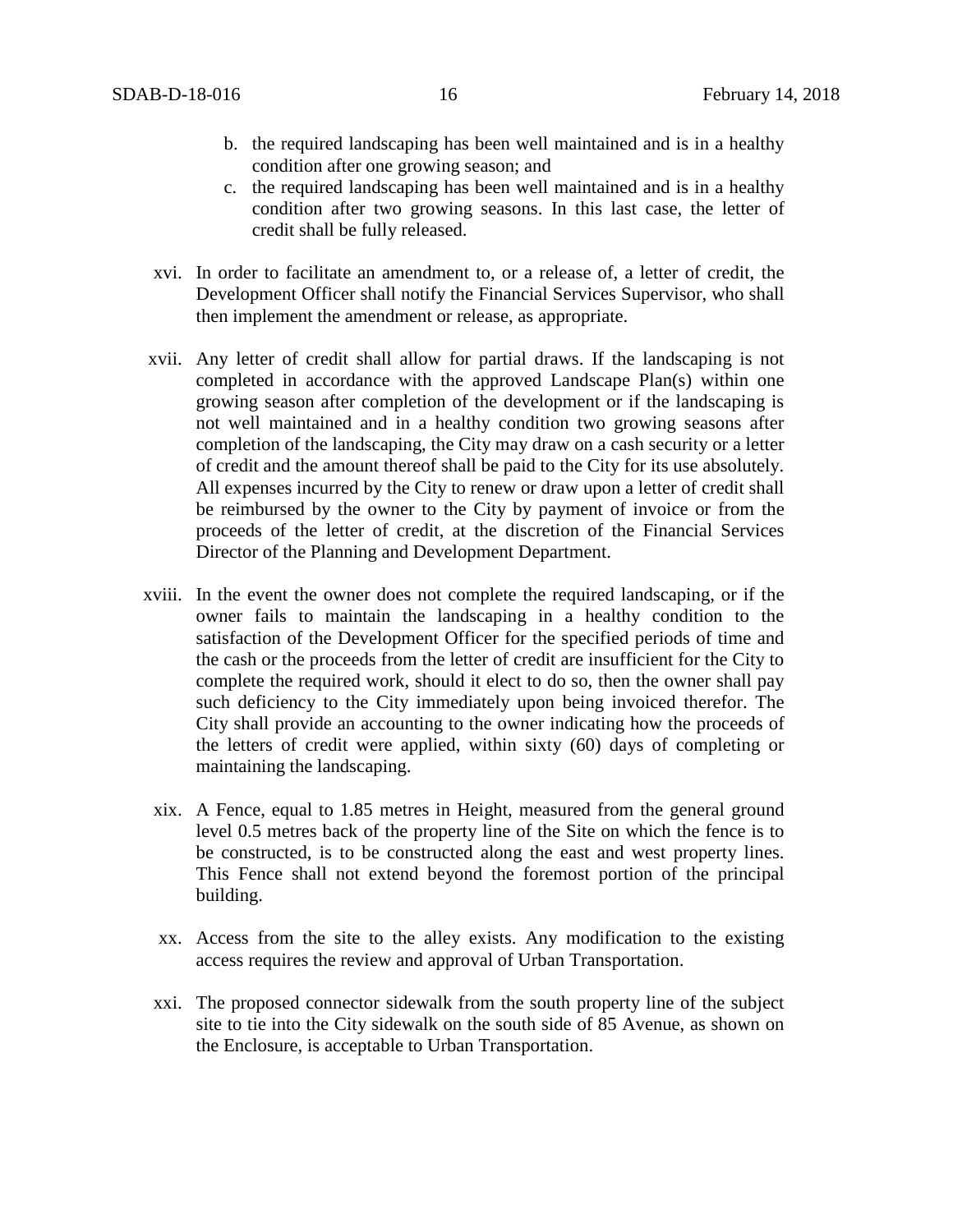- xxii. Urban Transportation does not permit a graveled access to a paved roadway. The drive aisle must be hard surfaced from the curb face into the site for a minimum distance of 10 metres. A portion of the hard-surfacing will occur on road right-of-way and the remaining portion on private property, as shown on the Enclosure. The pavement will limit loose gravel carried onto the paved surface of the adjacent roadway, from the graveled yard.
- xxiii. The proposed fence must not exceed a height of 0.3 metres for a distance of 3 metres from the alley, as shown on the Enclosure, to ensure adequate sight lines can be met.
- xxiv. There are existing boulevard trees adjacent to the site that must be protected during construction. Prior to construction, the owner/applicant must contact to arrange for hoarding and/or root cutting. All costs shall be borne by the owner/applicant. Please contact Bonnie Fermanuik at Urban Forestry (780- 496-4960).
- xxv. Garbage enclosures must be located entirely within private property and gates and/or doors of the garbage enclosure must not open or encroach into road right-of-way, as shown on the Enclosure.
- xxvi. There may be utilities within road right-of-way not specified that must be considered during construction. The owner/applicant is responsible for the location of all underground and above ground utilities and maintaining required clearances as specified by the utility companies. Alberta One-Call (1- 800-242-3447) and Shaw Cable (1-866-344-7429; www.digshaw.ca) should be contacted at least two weeks prior to the work beginning to have utilities located. Any costs associated with relocations and/or removals shall be at the expense of the owner/applicant.
- xxvii. Any hoarding or construction taking place on road right-of-way requires an OSCAM (On-Street Construction and Maintenance) permit. It should be noted that the hoarding must not damage boulevard trees. The owner or Prime Contractor must apply for an OSCAM online at: [http://www.edmonton.ca/bylaws\\_licences/licences\\_permits/oscam-permit](http://www.edmonton.ca/bylaws_licences/licences_permits/oscam-permit-request.aspx)[request.aspx](http://www.edmonton.ca/bylaws_licences/licences_permits/oscam-permit-request.aspx)
- xxviii. Any alley, sidewalk, or boulevard damage occurring as a result of construction traffic must be restored to the satisfaction of Urban Transportation, as per Section 15.5(f) of the Zoning Bylaw. The alley, sidewalks and boulevard will be inspected by Urban Transportation prior to construction, and again once construction is complete. All expenses incurred for repair are to be borne by the owner.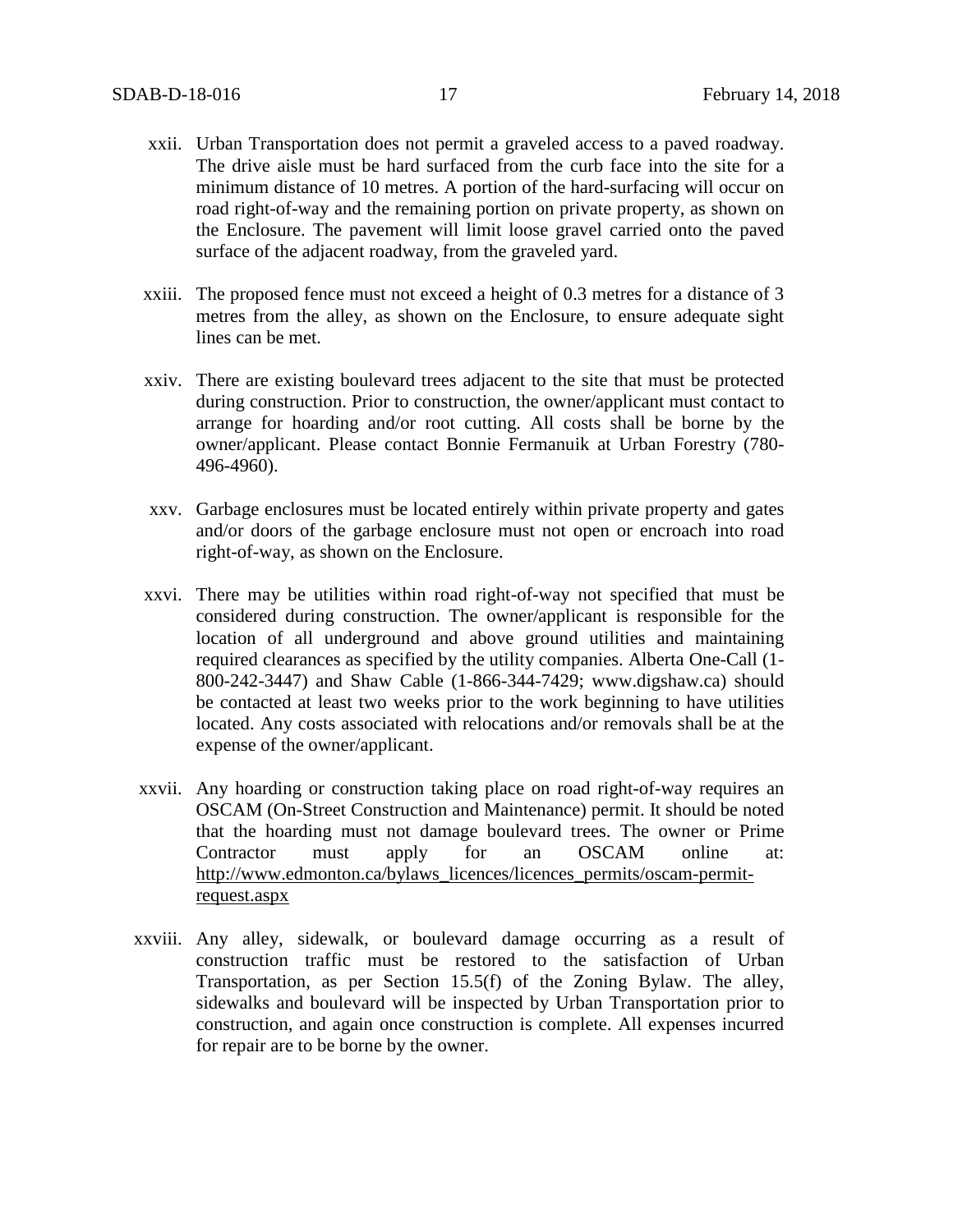## ADVISEMENTS

- i. Vehicular and bicycle parking should meet the requirements of the Zoning Bylaw.
- ii. Urban Transportation advises that the proposed tandem parking stalls should be designated for the two/three bedroom suites.
- [85] In granting the development the following variances to the Zoning Bylaw are allowed:
	- 1. The minimum Site Area of 800 square metres pursuant to Section 140.4(1)(f) of the *Land Use Bylaw* to is varied to allow a deficiency of 394.76 square metres, thereby allowing a Site Area of 405.24 square metres.
	- 2. The minimum Site Width of 20 metres pursuant to Section 140.4(2)(e) of the *Land Use Bylaw* is varied to allow a deficiency of 9.94 metres, thereby allowing a Site Width of 10.06 metres.
	- 3. The minimum east Side Yard of 2.0 metres pursuant to Section 140.4(8)(a) of the *Land Use Bylaw* is varied to allow a deficiency of 0.47 metres, thereby allowing a Side Yard of 1.53 metres.
	- 4. The minimum west Side Yard of 2.0 metres pursuant to Section 140.4(8)(a) of the *Land Use Bylaw* is varied to allow a deficiency of 0.78 metres, thereby allowing a Side Yard of 1.22 metres.
	- 5. The requirement that no guest parking spaces be in tandem pursuant to Schedule 66A(2) of the *Land Use Bylaw 5996* is waived to allow one guest parking space in tandem.

### **Reasons for Decision**

- [86] The proposed development is for a three Dwelling Apartment House in the DC1 Garneau Direct Development Control District. Within this direct control district, Apartment Housing containing not more than four Dwellings is a Listed Use.
- [87] The Board and the parties present today were of the same mind that the Development Officer did not follow the directions of Council. The Court in *Garneau* came to the same finding.
- [88] The Court also held that the Board in its 2016 decision erred when it applied its normal variance powers under section 687(3)(d) of the *Municipal Government Act.* For developments in a direct control district, should the Board find that the Development Authority did not follow the directions of Council, it may only substitute its decision for that of the Development Authority's by using the same variance powers as those available to the Development Authority. The normal variance powers under section  $687(3)(d)$  do not apply.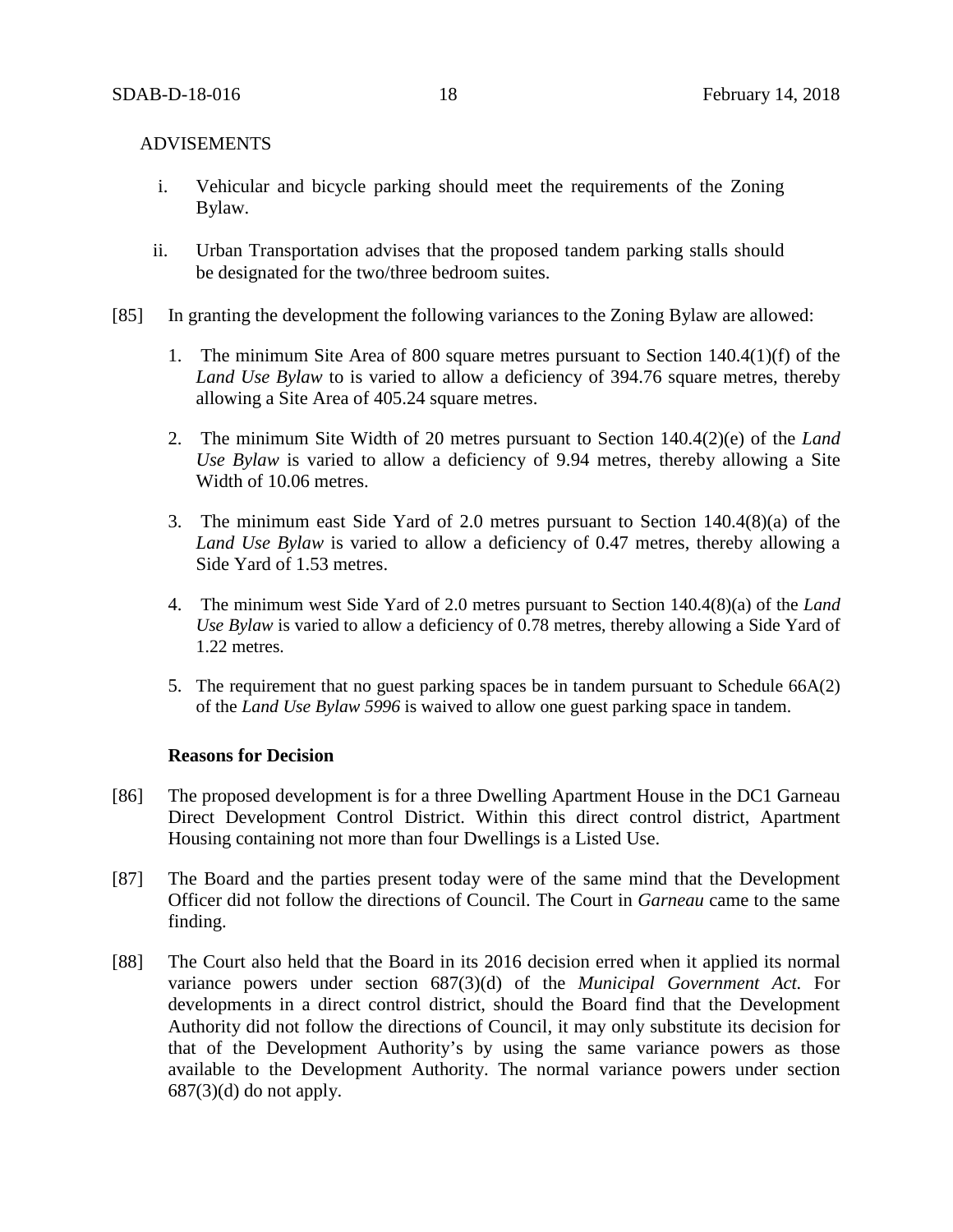[89] Those variance powers are set out in Clause 2, which makes reference to Clauses 3, 4 and 5 of the Garneau Direct Development Control Provision. The Clauses state:

> 2. The development regulations of the RF3 (Low Density Redevelopment) District, provided that the Development Officer may relax these regulations for individual applications, where such relaxations would assist in the achievement of the development criteria in Clauses 3, 4 and 5 below.

> 3. New developments or additions to existing buildings shall be compatible with the scale, massing and siting of adjacent buildings along the same street frontage.

> 4. The rehabilitation and renovation of existing buildings shall retain the original details of rooflines, doors and windows, trim, exterior finishing materials and similar architectural features to the greatest extent practical.

> 5. The design and appearance of new developments shall incorporate building details and finishing materials which are common to the domestic architecture of the turn of the century and early 1920's detached housing in the area.

- [90] The Board is bound by the decision of the Court, which cancelled the 2016 decision and returned the matter back to the Board for reconsideration. This panel must now hear the merits of the appeal, with a mind toward whether the required variances would assist in the achievement of the development criteria set up in the above clauses.
- [91] The Board notes that both the Appellant and the Respondent agreed that Clause 4 which deals with the rehabilitation and renovation of existing buildings – does not apply to the proposed development, which is a for a completely new build. For this reason, the Board limits its findings and reasons to Clauses 3 and 5.

### Site Area Variance

- [92] Based upon the submissions of the parties, the Board finds that granting this relaxation would assist in the achievement of the development criteria with respect to Clause 3 of the direct control district for the following reasons:
	- a) The Board was persuaded by the consolidated lot illustration submitted by the Appellant, which compared the proposed subject development on its smaller lot to the type of development that could be constructed on a larger consolidated lot. To achieve the site area requirement of 800 square metres would require the consolidation of two to three lots which, as demonstrated by the consolidated lot illustration, would provide for a building that would be incompatible with the scale and massing of adjacent buildings along the same street frontage. Accordingly, the Board finds that granting the site area variance is essential to the achievement of the development criteria set out in Clauses 3 and 5.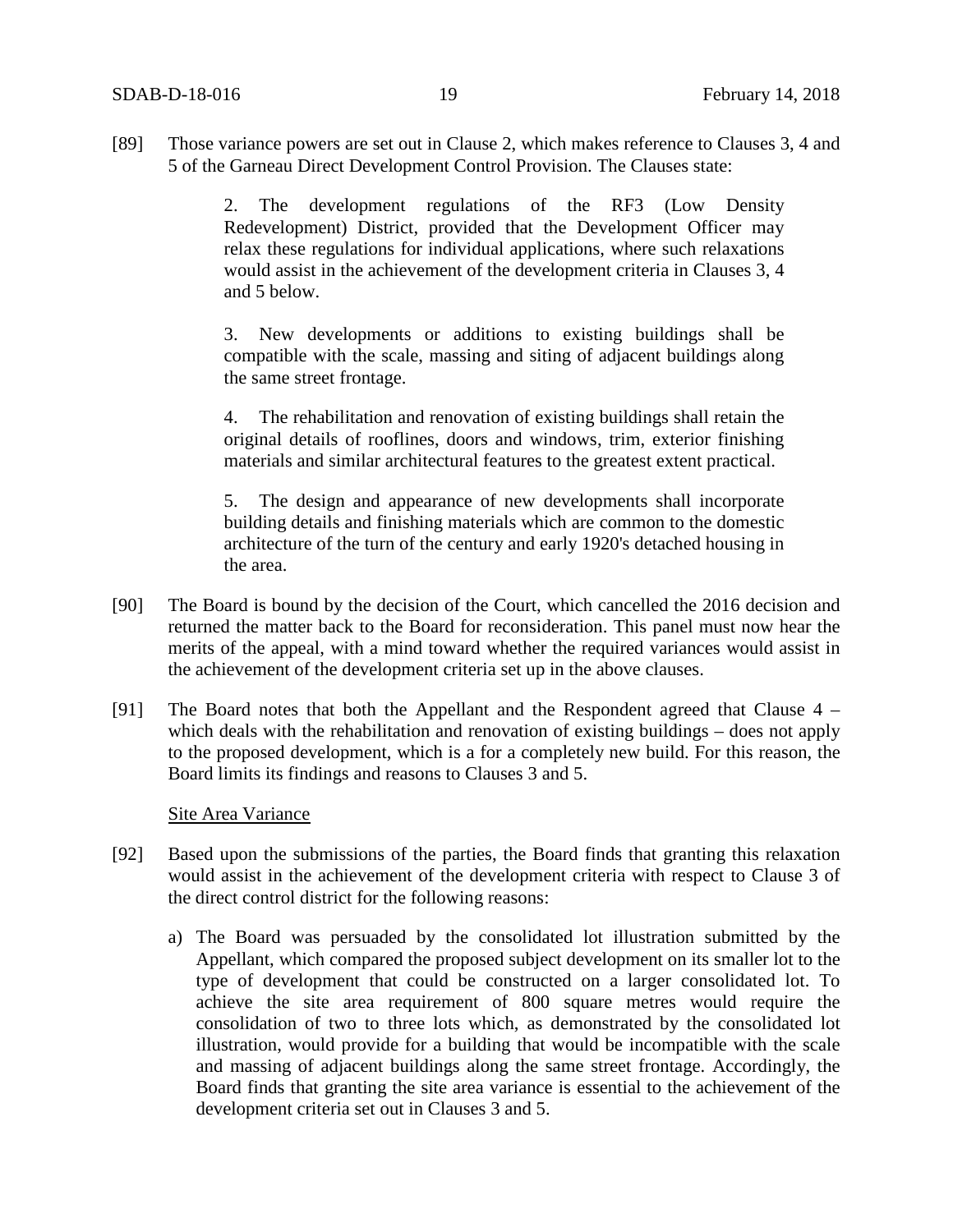- b) Amongst the materials submitted was a plot plan with the proposed development overlaid on top of the existing development, which demonstrated that the proposed development will have a smaller footprint than what currently exists and further illustrated that despite the site area variance, the proposed development is not out of scale with adjoining developments on the street front.
- c) Digital renderings were also provided that showed the proposed development side-byside with abutting properties. These renderings showed that once completed, the subject development will be similar in both scale and massing to the properties along this streetscape. To the objective eye, there would appear to be little to distinguish the scale and massing of the subject development from its neighbours.
- d) The Board also scrutinized the photographs of the streetscape that had been previously submitted as Exhibit "A" in the 2016 hearing. Upon consideration of the aforementioned plot plan and renderings within the context of this streetscape, the Board is persuaded that the proposed development is consistent with the scale, siting and massing of adjacent buildings along the street frontage. The Board further notes that no variances were required for other regulations that would typically indicate an over-development of a Site, such as Site Coverage or Height.

#### Side Setback Variance

- [93] In granting the variance to the side setbacks, and in addition to the reasons above justifying the variance in site area which would also apply to side setback variances, the Board adds the following reasons:
	- a) Upon review of the photographs provided of the existing streetscape in the aforementioned 2016 Exhibit "A", the Board finds that smaller side yards are compatible with this particular street frontage.
	- b) The existing Dwelling has a footprint that is wider than the proposed development, and would also require a variance to the side setbacks.
	- c) The Board accepts the submissions of the Appellant with respect to the small lot sizes within this direct control district. The SLIM Maps view is demonstrative of the reality that nearly 75% of the lots in this district would require a variance to the Side Setback should any development be contemplated on those sites.
- [94] The Board recognizes that any new development must adhere to the regulations set out within the direct control district, but the evidence supports the finding that smaller side yards are prevalent within this street frontage. It is the Board's opinion that Clauses 3 and 5 cannot be achieved without granting the requested side setback variance, both for the subject development and likely for any future developments on the majority of the lots within this direct control district.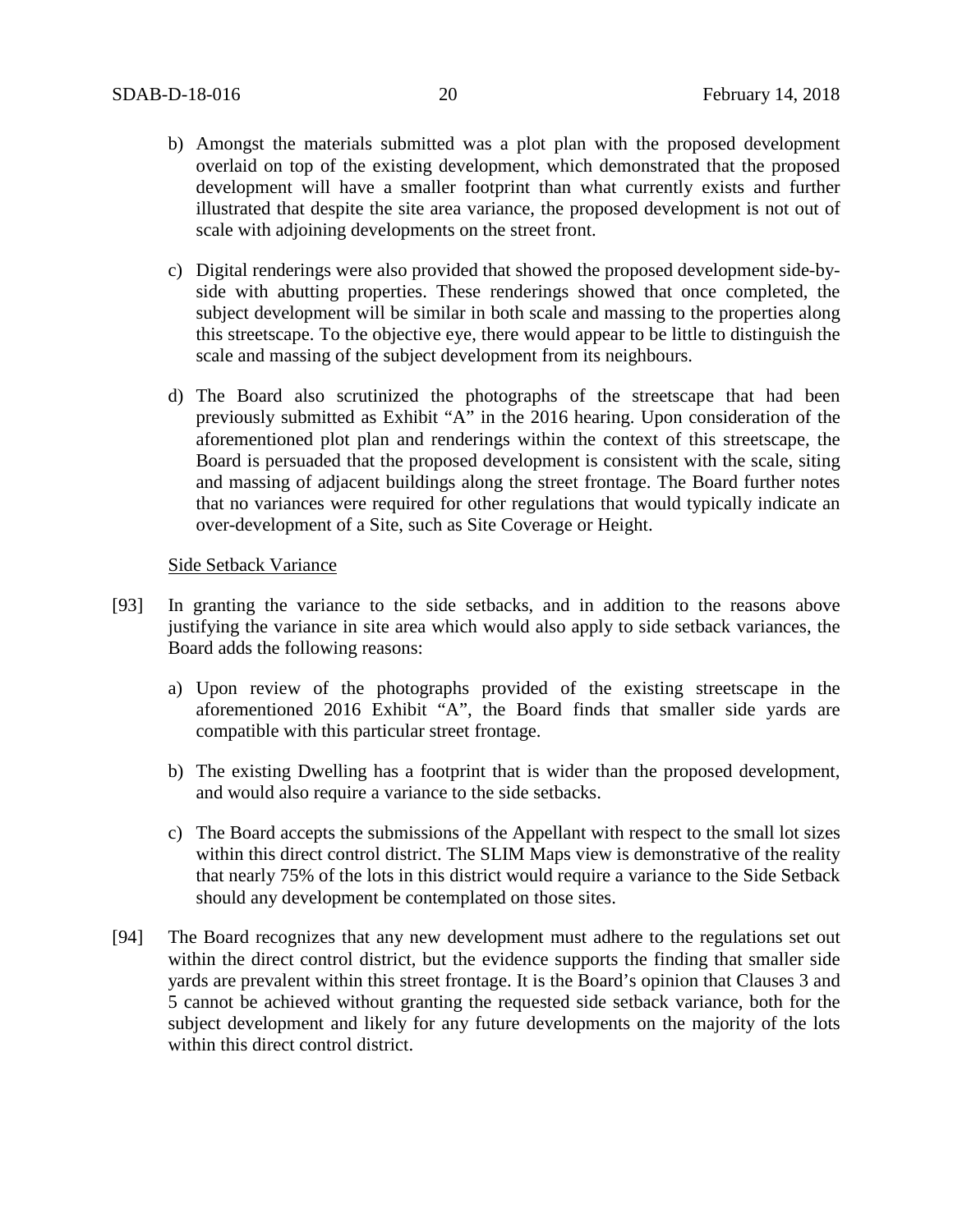#### Site Width Variance

- [95] With respect to the site width, the Board heard through presentations that any future proposed development, including single family homes, would require a variance to the site width prescribed in the RF3 Zone of the Land Use Bylaw 5996.
- [96] In addition to the reasons already cited above for the Site Area and Side Setback variances, the Board grants the Site Width variance for the following reasons:
	- a) Of the 107 lots within this direct control district, approximately 75% are 33 foot lots. The Board accepted the calculation that only four of these 107 lots at the time of implementation of the direct control district would meet the Site Width criteria for Apartment Housing.
	- b) The Board was not persuaded by the Community League's argument that core regulatory requirements must be met before any minor variances can be contemplated. Were this the case, 75% of the aforementioned lots would not be able to undergo redevelopment, as they would all require Site Width variances. Such an interpretation could effectively sterilize these lots from any of the Listed Uses within this direct control district.
	- c) The sterilizing of these lots could not have been intended when one considers that the rationale for this direct control district includes "the retention and rehabilitation of existing structures *while allowing for infill redevelopment"* (emphasis added). Redevelopment was expressly contemplated, and based on the Site Widths of the majority of these lots, it follows that allowances for Site Width variances, by implication, are necessarily also contemplated.

### Policy 1.1 of the GARP (Page 44)

- [97] Reference was made by the parties to the intent of the GARP, and more specifically to Policy 1.1 with respect to a portion of sub-area 1 in which the subject property is located. Based on the Board's findings above, it is the Board's view that the proposed development meets many of these objectives, such as:
	- a) Policy 1.1(ii) "Encourage redevelopment which retains the existing height, mass and texture commonly found in existing developments." The Board has reviewed the submitted plans, as well as digital renderings of the proposed development and photographs of the existing streetscape. The Board is satisfied that to the objective eye, the proposed development does retain the existing height, mass and texture of the existing developments along the streetscape.
	- b) Policy 1.1(iii) "Encourage the retention of existing streetscape environments through control of landscaping, building lines, location of parking and retention of existing vegetation." The Board finds that the existing streetscape environment will be retained. Access to parking remains off the rear laneway; digital renderings suggest that existing mature vegetation will remain on the front yard; peaked roofs and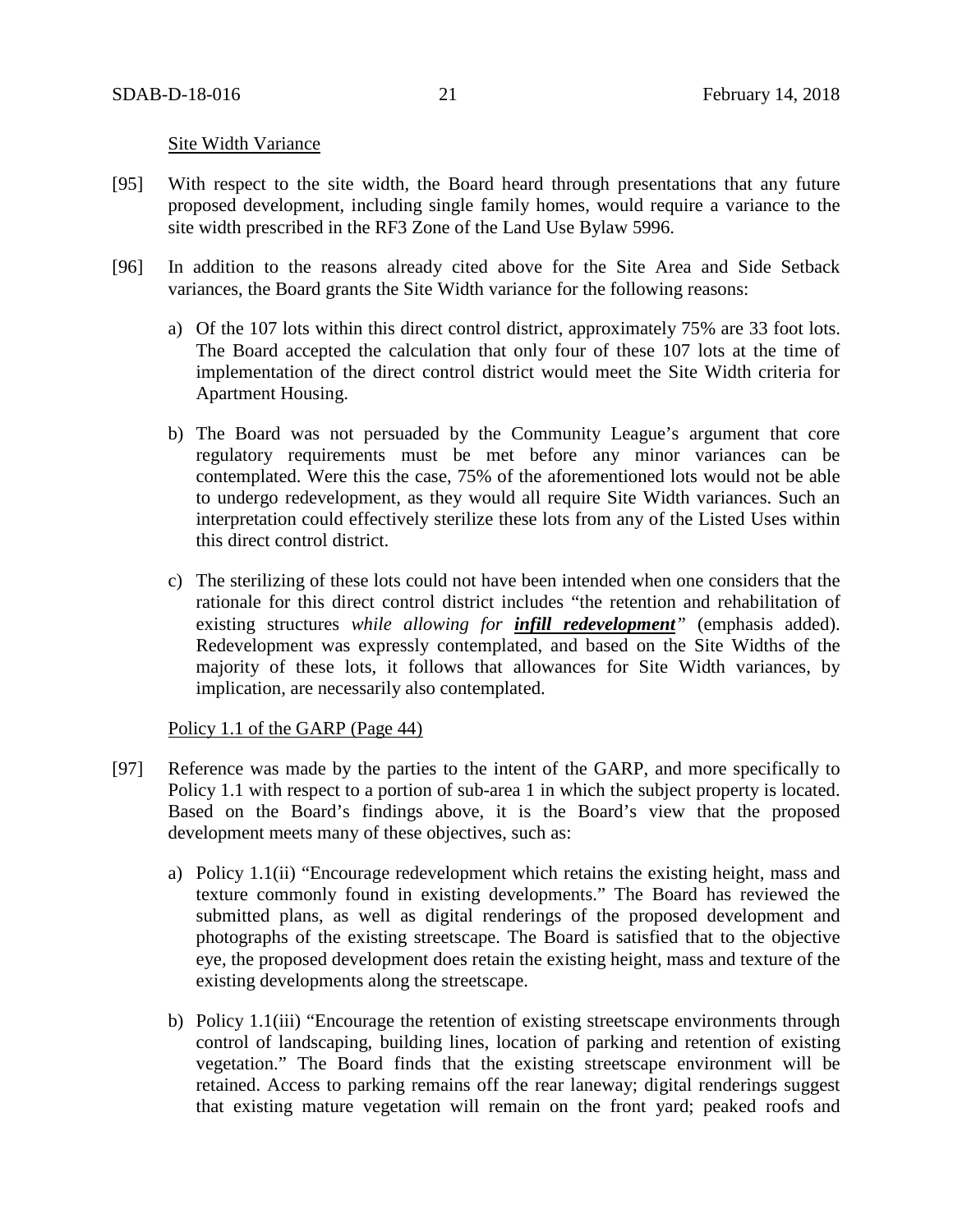accented windows are consistent with the architectural features of the immediately abutting properties; and the Appellant has adopted a front porch aesthetic similar to the abutting neighbour to the east.

- [98] In addition, the proposed Apartment Housing contributes to the provision of "a variety of housing forms to meet the needs of different types of households, including single persons and students." The Explanation provided for Policy 1.1 also states in part that "redevelopment in this district utilize compatible architectural design which emphasizes the architectural form, scale, materials, colors, and textures which presently exist in the area." Per the Board's findings above, the proposed development maintains this compatibility.
- [99] The Board also notes that the submissions of the Development Authority include reference to comments from the Heritage Management Unit, which note that the proposed development:

does include building details and finishing materials which are common to the domestic architecture of the turn of the century and early 1920's detached housing in the area, including: wood style clapboard siding transitioning to shakes on the upper storeys (assuming they are wood or hardy plank a reasonable quality facsimile - the drawings don't indicate the material type), vertically oriented windows, an open but covered verandah, a sloped roof articulated with dormers and a gable, and facades articulated with barge boards, corner boards and trim work.

[100] The Board has reviewed the proposed plans and digital rendering of the subject development, and compared these illustrations with the photographs of the existing streetscape. The Board concurs with the comments of the Heritage Management Unit, and finds that the variances granted will allow for a development that will "incorporate building details and finishing materials common to the domestic architecture of the turn of the century and early 1920's detached housing in the area", per Clause 5.

#### Parking Variance

- [101] There was no explicit discussion of the parking regulations within the Court of Appeal decision.
- [102] However, the Court of Appeal's decision did direct that any relaxation of the regulations in the RF3 Zone would require that the Board conclude that such variances would assist in the achievement of the development criteria laid out in Clauses 3, 4 and 5. The parking regulations fall under section 66 of the Land Use Bylaw 5996, separate from the regulations of the RF3 Zone. Granting a parking variance therefore does not trigger the same variance restrictions under Clauses 3, 4 and 5. Indeed, Clause 1 of the development criteria in this direct control district states: "The General Regulations and Special Land Use Provisions of the Land Use Bylaw" also apply to developments within this district.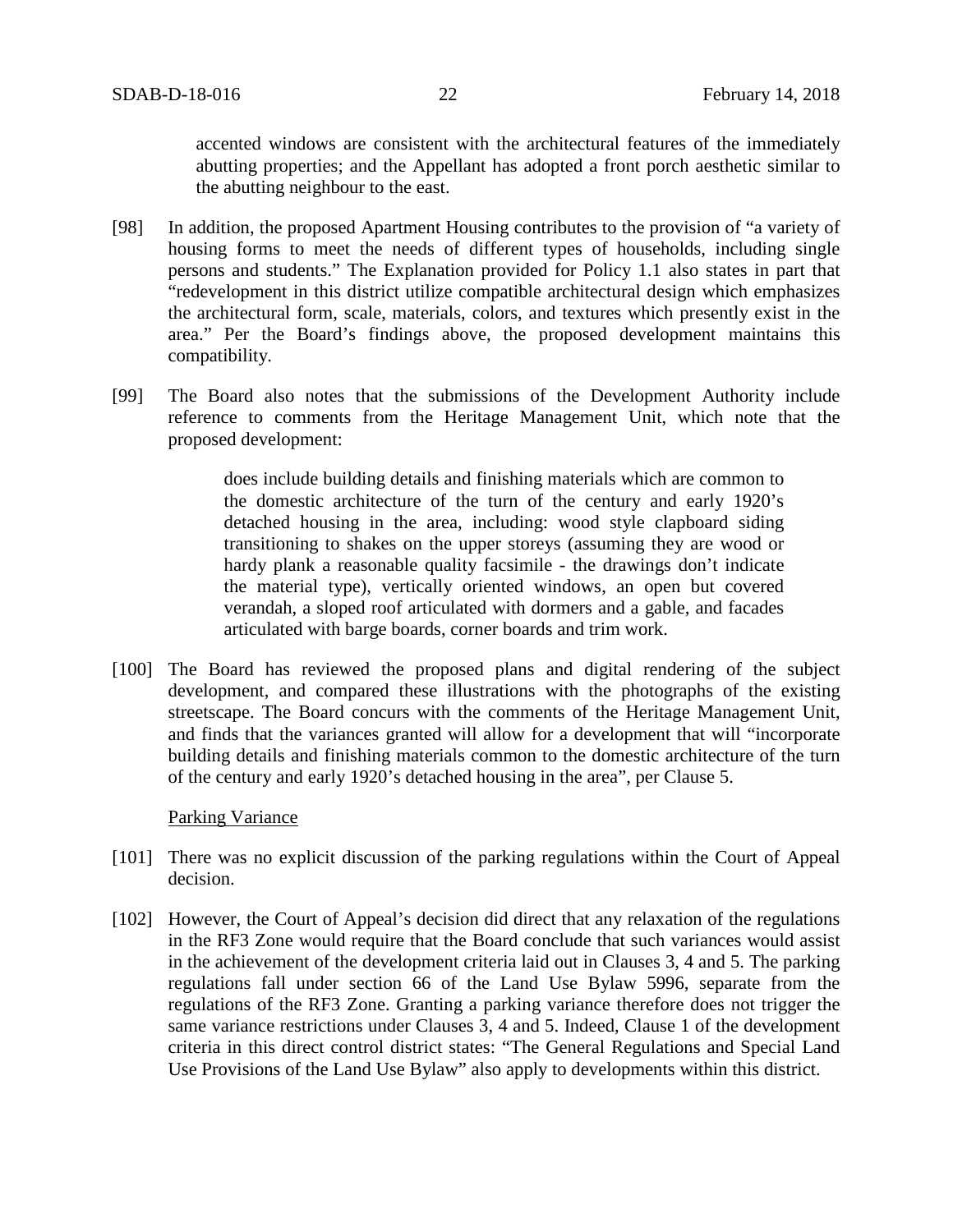[103] The Board therefore does not disturb the reasons for the decision as laid out in Paragraph 134 of the previous Board's decision (SDAB-D-16-187) and this Board supports the same conclusions. The Board allows the variance to tandem parking for the same reasons. For ease of reference, paragraph 134 from the Board's 2016 decision provides as follows:

> [134] The fact that street parking in the neighbourhood is scarce was something that concerned a number of neighbours. The Board notes that the proposed development has the required number of parking spaces. The only shortfall with respect to parking is that a guest parking space is located in tandem with one other off street parking space. The City Transportation department did not have any concerns about this. The Board is of the view that allowing the guest parking space to be in tandem will not have a significant impact on the availability of street parking in the neighbourhood.

- [104] The parties in opposition to this appeal submitted that the proposed development presents density concerns; the increased density, in turn, will contribute to parking stresses. However, the Board notes that the RF3 Zone has no prescribed density limits. Furthermore, the direct control district limits the number of Dwellings allowed in an Apartment Housing Use to a maximum of four Dwellings, serving as a form of density control. Finally, the Court's direction was that the Board turn its mind to whether relaxation of the relevant regulations would assist in the achievement of the development criteria in Clauses 3, 4 and 5. These Clauses make no mention of density or parking controls.
- [105] For the above reasons, the Board finds that the variances granted are compatible with the scale, massing and siting of adjacent buildings along the same street frontage, and that the development itself is consistent with the design and appearance that is common to the domestic architecture in the area. By granting this development, both the objectives of the GARP Policy 1.1 and the rationale of the direct control itself have been met. The appeal is allowed.

Vincent Laberge, Presiding Officer Subdivision and Development Appeal Board

Board Members in Attendance: Mr. N. Somerville; Ms. S. Laperle; Mr. A. Peterson; Ms. M. McCallum